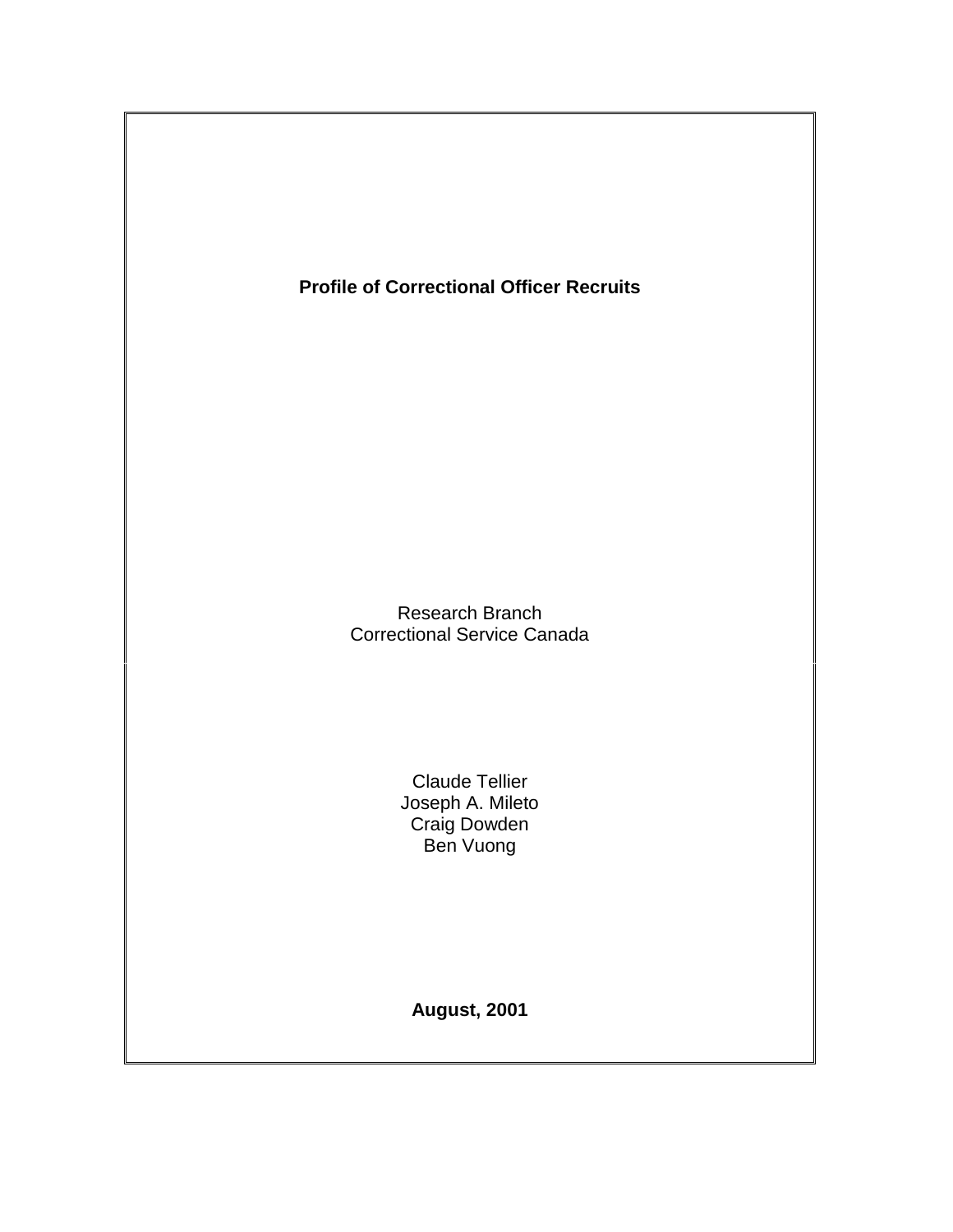## **ACKNOWLEDGEMENTS**

<span id="page-1-0"></span>This research report could not have been completed without the exceptional effort and dedication of several key individuals. We would like to thank the Career Management Division at National Headquarters and, in particular, Paul Braun, Paul Woodward, and Tim Byrne for being extensively involved in the initial set up phase of this project. Gwen McMahon from the Ontario Region was critical in the success of the pilot project as she made several key suggestions for data collection. We also would like to acknowledge the contributions of the regional contacts that facilitated the gathering of the file materials: Ann Robinson and Cathy Woods (Pacific Region), Chuck Stipchick, Brad McClelland, Ken Atherton, (Prairie Region), Barrie Friel (Ontario Region), Jo-Anne Limoges (Quebec Region), and Anita LeBlanc (Atlantic Region). The individuals, who collected the data in each Region, should be recognized for the quality of their work. We would like to extend our appreciation to Julie Fournier for facilitating communication between all involved parties, as well as her support as a research assistant. Derek Lefebvre and Jeffrey Franson provided invaluable research assistance, which should also be noted. Finally, Tina Bada contributed to the layout of this report.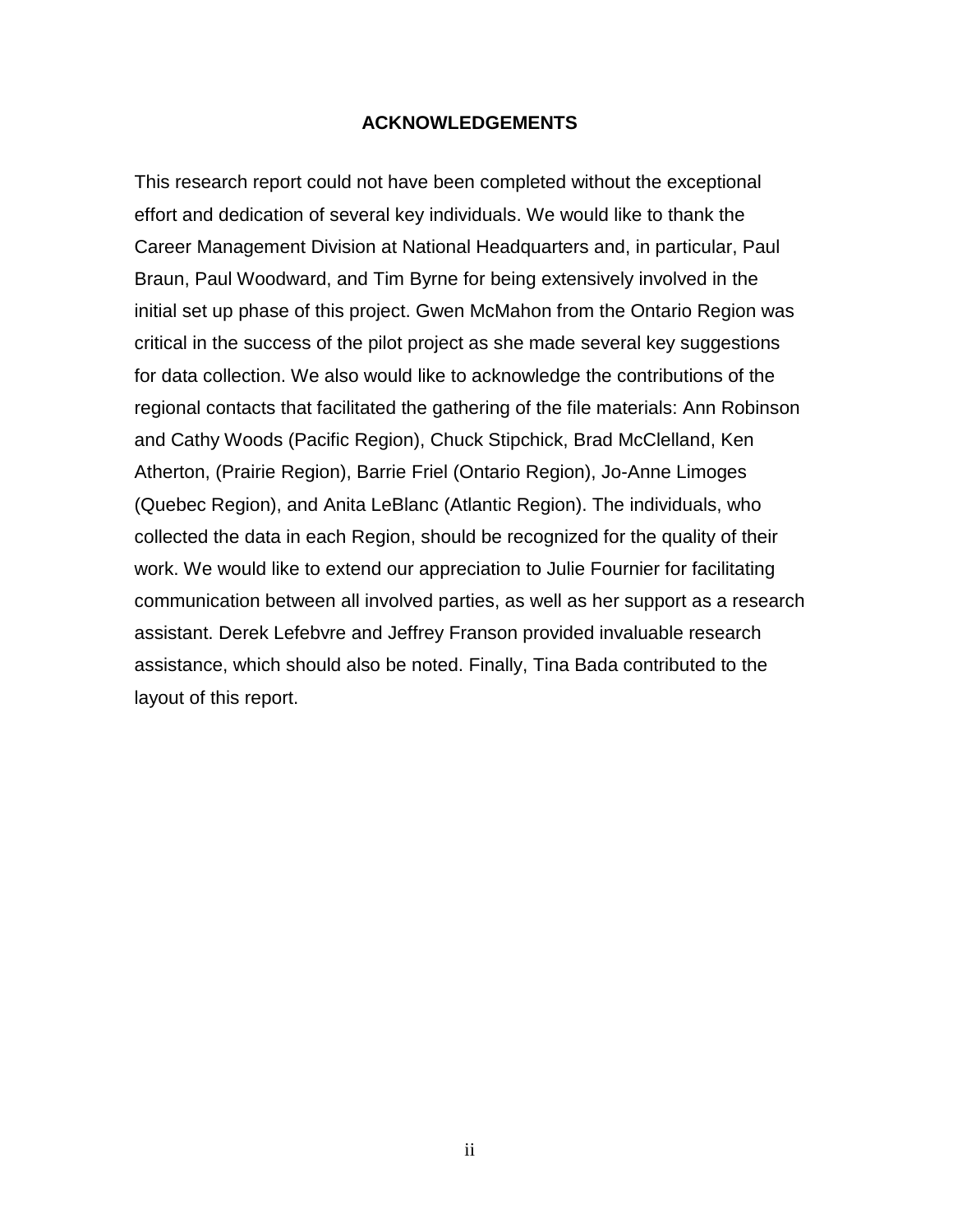# **TABLE OF CONTENTS**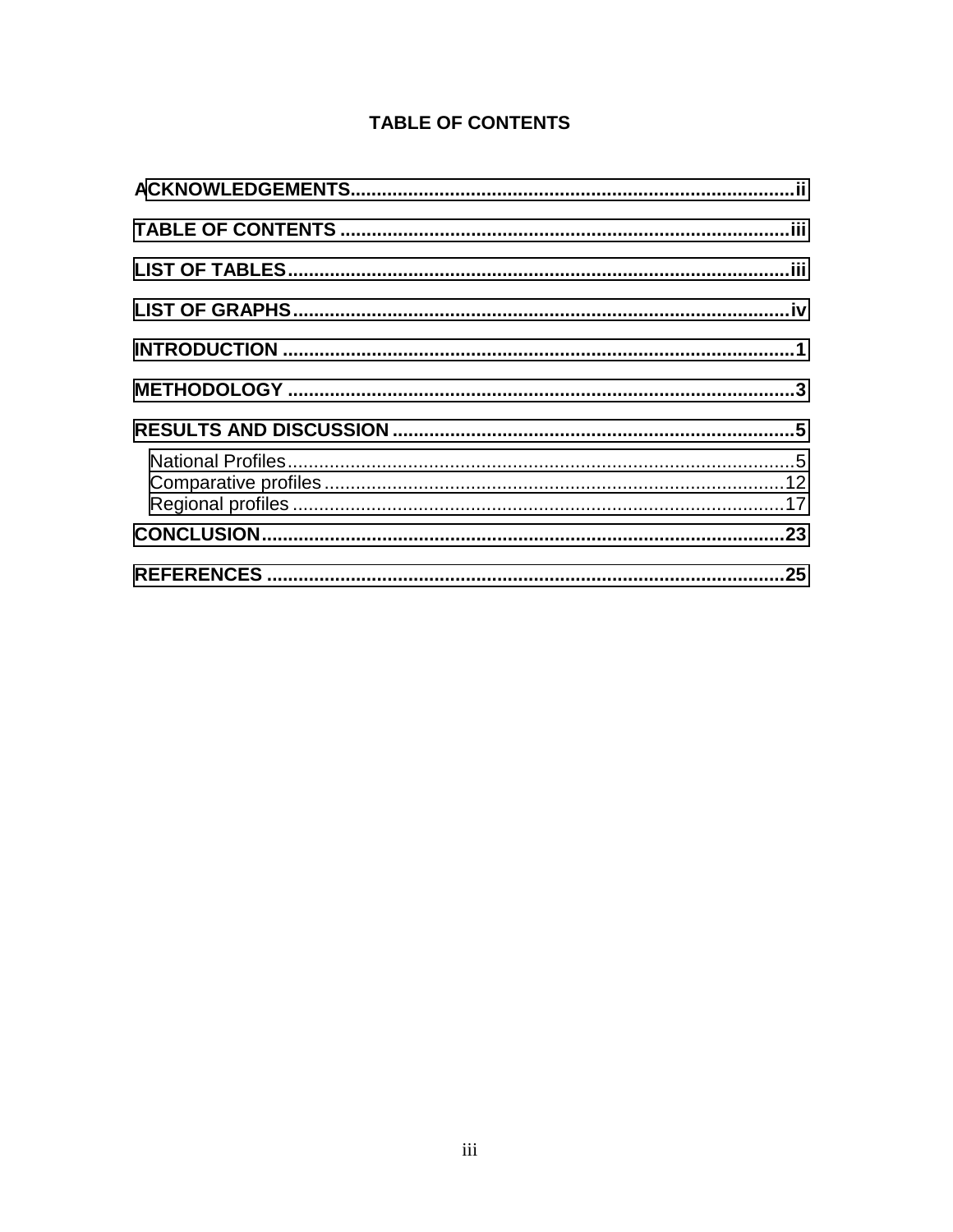# **LIST OF TABLES**

<span id="page-3-0"></span>

| Table 1:  |                                                                       |
|-----------|-----------------------------------------------------------------------|
| Table 2:  | Distribution of personal suitability assessment scores (Part C of     |
| Table 3:  | Distribution of scores on Part A Examination of the Value-Based       |
| Table 4:  | Distribution of Scores of Part B Examination of the Value-Based       |
| Table 5:  | Correlation matrix-correctional officer recruits demographics and     |
| Table 6:  | Demographic profile of correctional officer recruits according to the |
| Table 7:  | Regional distribution according to selection period                   |
| Table 8:  |                                                                       |
| Table 9:  | Regional distribution according to work experience 18                 |
| Table 10: | Regional distribution according to volunteer experience19             |
| Table 11: | Regional distribution of mean scores for part A, B, & C               |
|           |                                                                       |

# **LIST OF GRAPHS**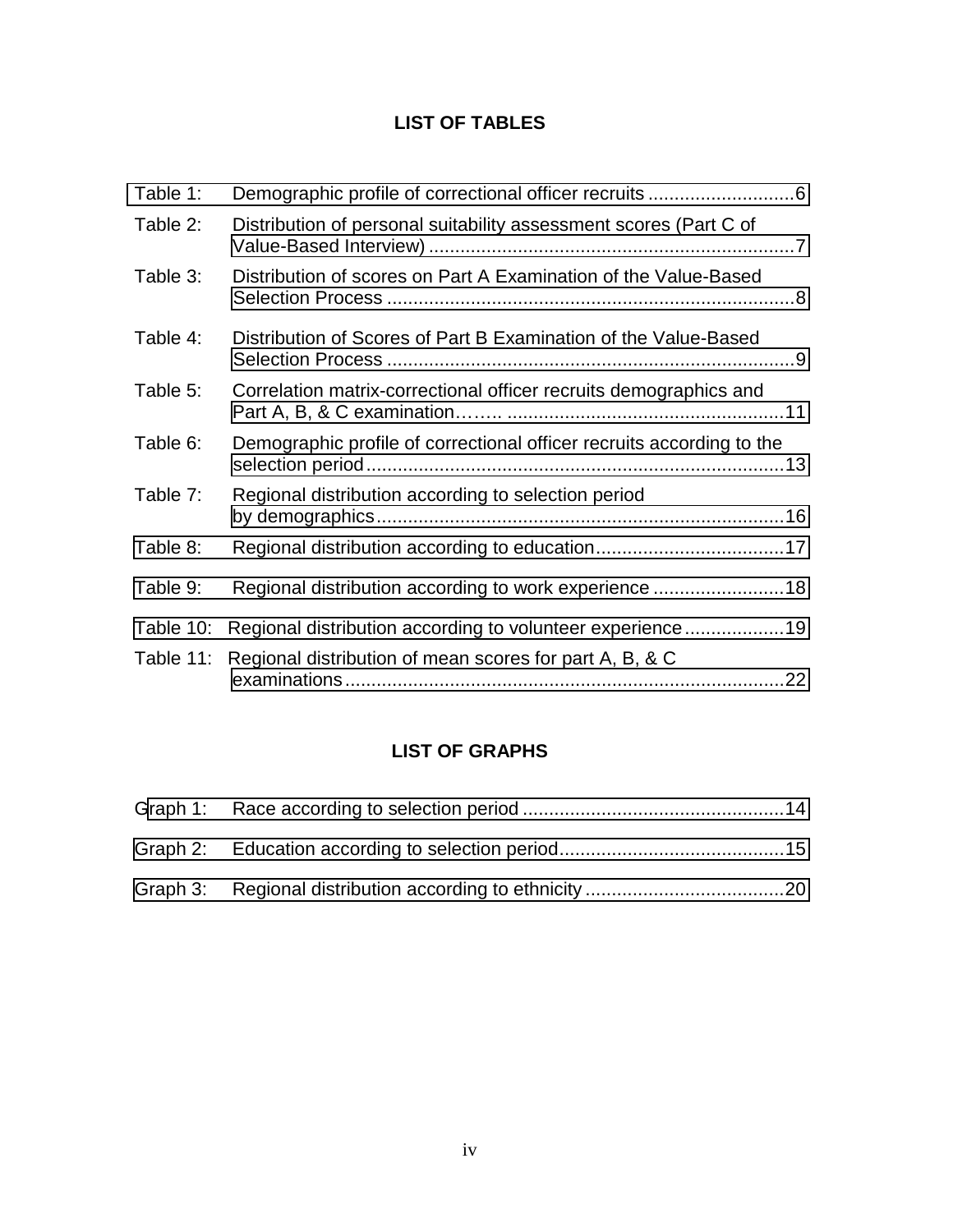#### **INTRODUCTION**

<span id="page-4-0"></span>In response to the growing concerns of institutional staff regarding the challenges of dealing with a changing inmate population, the Correctional Service of Canada (CSC) initiated a process in September 1998 to hire 1,000 additional correctional officers by 2001. CSC recognizes that the diversification of the offender group must be handled with an appropriate composition of correctional officers in order to work more effectively. For example, there has been an identified need to increase the cultural and ethnic diversity of the correctional officers. Addressing this area would enhance the quality of staff-inmate interactions by increasing awareness of, and respect for, cultural diversity.

In recruitment, ideally, successful candidates will be required to perform a significant role in accomplishing the organization's legislated mandate of rehabilitation. Correctional officer recruits that hold positive attitudes towards offenders, corrections and correctional work should then be hired to meet this challenge. Further, to increase the fit between organizational and employee values, emphasis on attitudinal values in the selection process should be of high importance. An investment in a front-end selection process is worthwhile as many of the candidates may remain within the organization as for a career choice. Recent findings of a sample of 1,357 correctional officer recruits show that 87% of them remained with the CSC for the examined two and half year period (CSC, 2001). By implication, correctional organizations must have, or develop, strong value-based measures for the selection of good candidates.

The primary focus on values is critical. It has been argued that the selection, assessment and training of correctional officers should be linked to attitudinal and behavioral skills that are required for their performance on the job (Walher & Gendreau, 1985). The interaction between employee attitudes and the organizational philosophy is fundamental to organizational functioning and work outcomes (Simourd, 1997).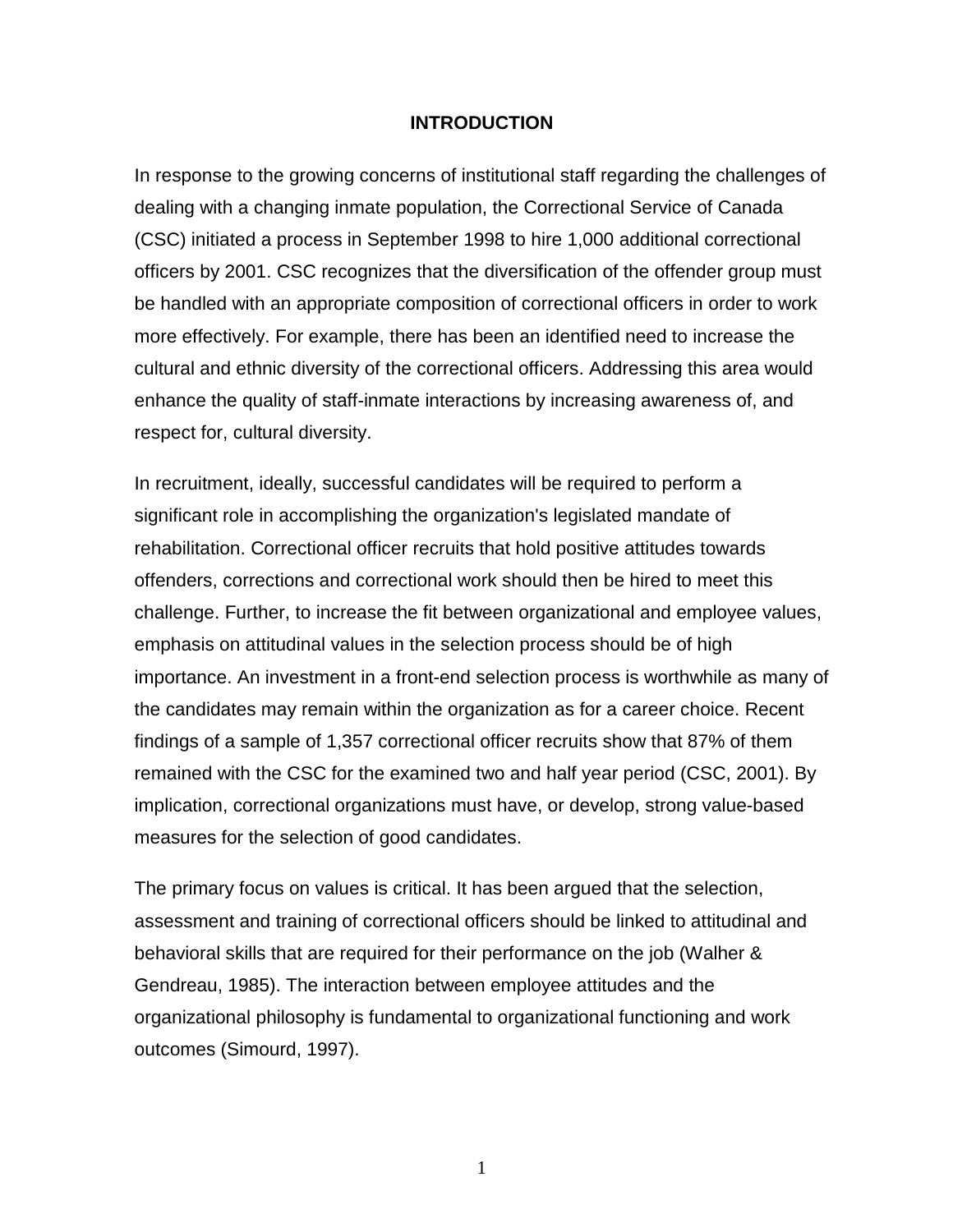In September 1998, a new value selection process was implemented in the CSC to assess the values of new correctional officer recruits. The value selection process mainly consists of assessing the candidate's personal suitability against a set of five values important to the CSC. During a value-based interview recruits are evaluated on five key value areas consisting of respect, desire to learn and change, integrity, results orientation, and teamwork. As part of the selection process to becoming a correctional officer, the candidates knowledge is also evaluated on areas held important by the CSC, including: CSC's Mission, Criminal Justice System, Criminal Behaviour and Intervention Techniques, Correctional Operations, Case Management and Community and Institutional Resources. In addition, correctional officer recruits are assessed on both written and oral communication skills as well as their analytical, motivational and organizational skills.

The purpose of this research is to provide a national profile of correctional officer recruits. More specifically, it will examine recruits who have attended the Correctional Training Program (CTP) since September 1997 in the five regions of the CSC. Profile comparisons will be made between "new" recruits (those hired after September 1998 through the new values based process) and the "old" recruits (those hired prior to September 1998 before the implementation of the values based process).

 It should be noted that the findings presented in this report represent Phase I of a larger national multi-wave longitudinal research project aimed at exploring value changes in correctional officer recruits throughout their training and over their first year of work placement in a correctional environment. A broad range of variables will be examined, including: job motivation, concerns about personal safety, job stress, role expectations, training evaluation, personal adaptation, social cohesiveness and occupational self-efficacy.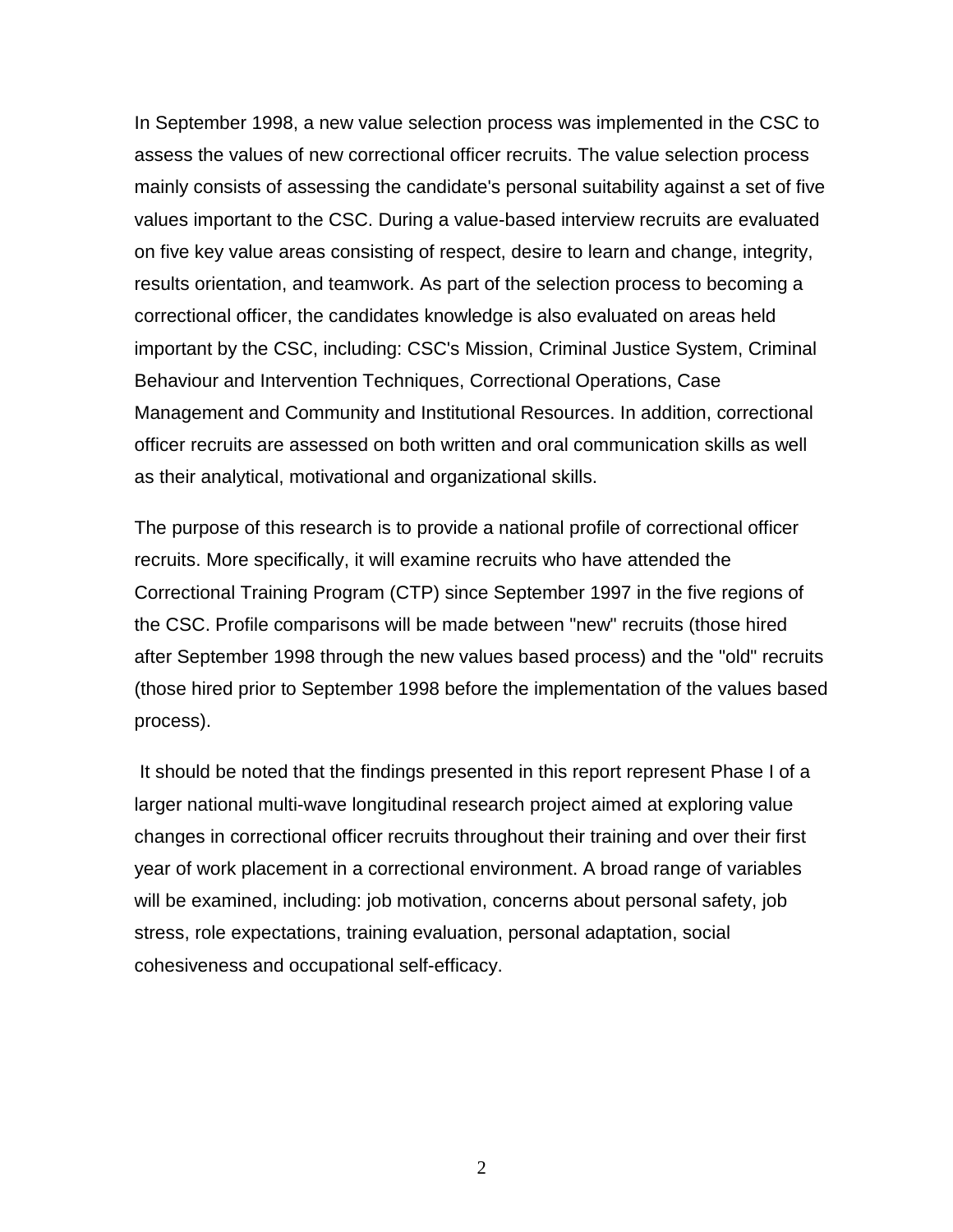#### **METHODOLOGY**

<span id="page-6-0"></span>The population consisted of 1,236 Correctional Officer recruits who were selected from all five correctional regions in Canada (i.e., Atlantic, Quebec, Ontario, Prairie and Pacific) during the period of September 1<sup>st</sup> 1997 to May 31<sup>st</sup> 2000. Data collection took place at the Personnel Recruitment Offices and some penitentiaries in all five regions. Demographic variables, including race, age, gender, education, work experience and volunteer experience, were collected to provide an overall profile of the recruits. Candidates were also evaluated on a number of areas including knowledge assessment (Part A), abilities and skills (Part B) and personal suitability (Part C). Each of these exams were summed to provide a total maximum score (i.e., 30, 75, and 45 respectively). These maximum scores determine whether the candidates have successfully met the set requirements according to Correctional Officer (COI and/or COII) standards. Each of the key areas within the three examinations was weighted to reflect their varying importance.

Of the five values, "respect" is considered the most crucial. The scoring for "respect" is graded out of 25 while the other four are graded out of five. In accordance to the *Career Management Selection Process for Correctional Officers Manual*, "respect" refers to the ability by recruits to acknowledge, appreciate and understand differing beliefs of those they interact with, as well as respecting Canadian law, authority and the Mission of the CSC. Examples include the recruits' abiding to rules, supporting leaders and authority figures, allowing for differences of opinion, supporting the rights of others, and endorsing the rule of law.

The second element of the values based interview is "the desire to learn and change". This is described as the recruits' motivation to learn, adapt and grow in the organization (CSC). Some examples of this behaviour are when the recruits actively listen and ask questions, search for challenges, rebound from mistakes and help others to understand.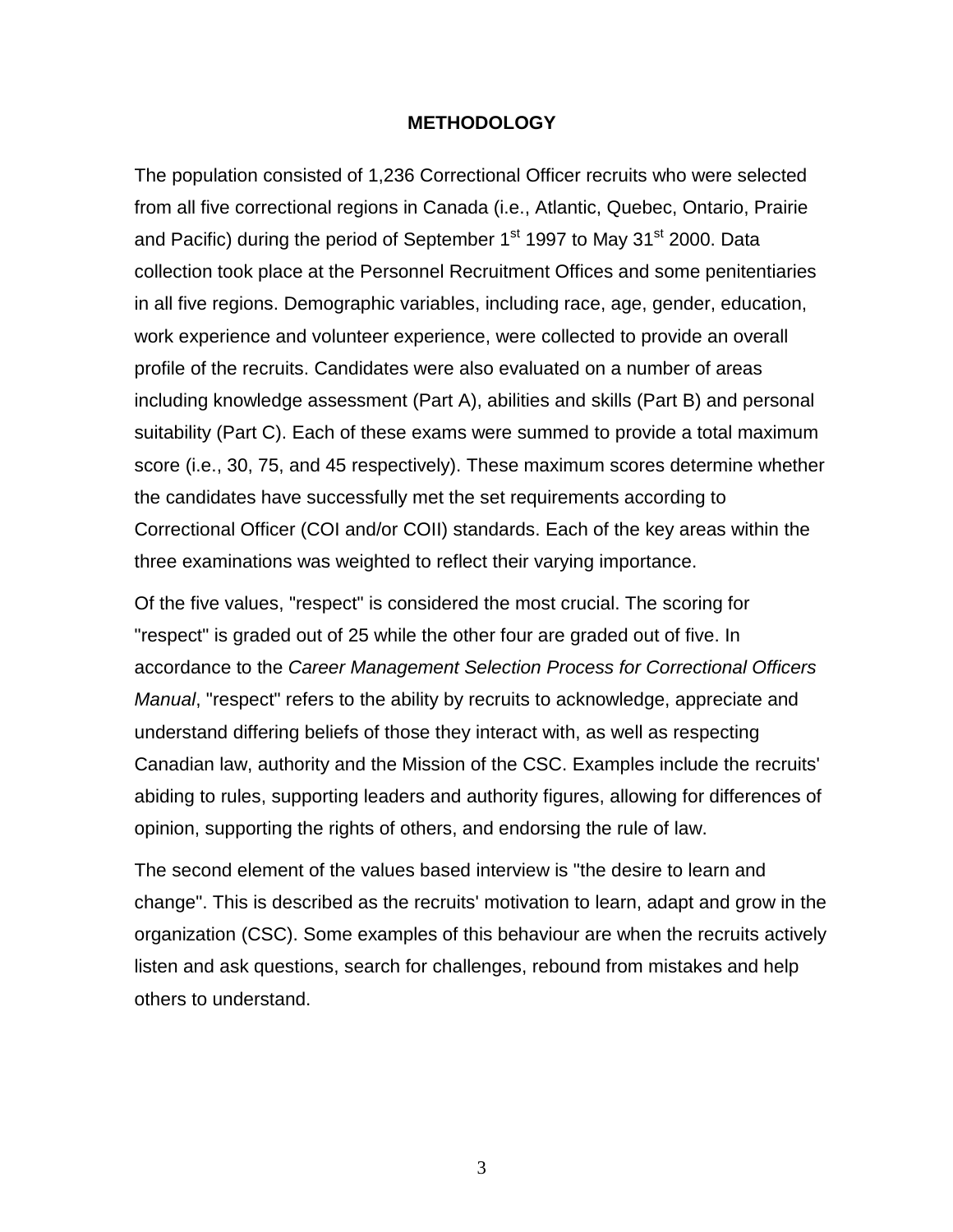"Integrity" refers to the consistency between the recruits' behaviour and values (e.g., personal and organizational) in dealing with certain situations that do not have prescribed responses. Examples include recruits raising and debating issues, challenging inappropriate behaviour of others, admitting errors and accepting responsibility.

The fourth element is "results orientation" and it is defined as the recruits' desire to actively participate in defining the work to be completed and to initiate activities that will contribute to good correctional practices. Some examples of this would be arriving on time, finishing what they start, striving for excellence and working independently.

The final component to the values-based interview is "teamwork". This entails the ability to lead and/or follow at the appropriate times, support other members and to encourage team initiatives. Examples of this behaviour are actively encouraging team members, being attentive to the needs of others, compromising to reach a consensus, celebrating team accomplishments and recognizing team effort.

Three demographic profiles were conducted: National, Comparative and Regional. The National profile assesses all recruits in Canada to provide their overall demographic distribution. The Comparative profile compares recruits' characteristics according to the selection period (September 1,1997 to August 31, 1998 and September 1, 1998 to May  $31<sup>st</sup>$ , 2000) on all six demographic variables. This will determine if any changes were brought on by the new values based selection program. A Regional breakdown of recruits by demographics were also conducted to determine the region and the type of recruit they are attracting (i.e., gender, educational attainment, etc.). Descriptive analyses were employed examining all recruits on the six demographic variables. In addition, correlational analyses were conducted to examine the relationship between recruits' test scores and demographic variables.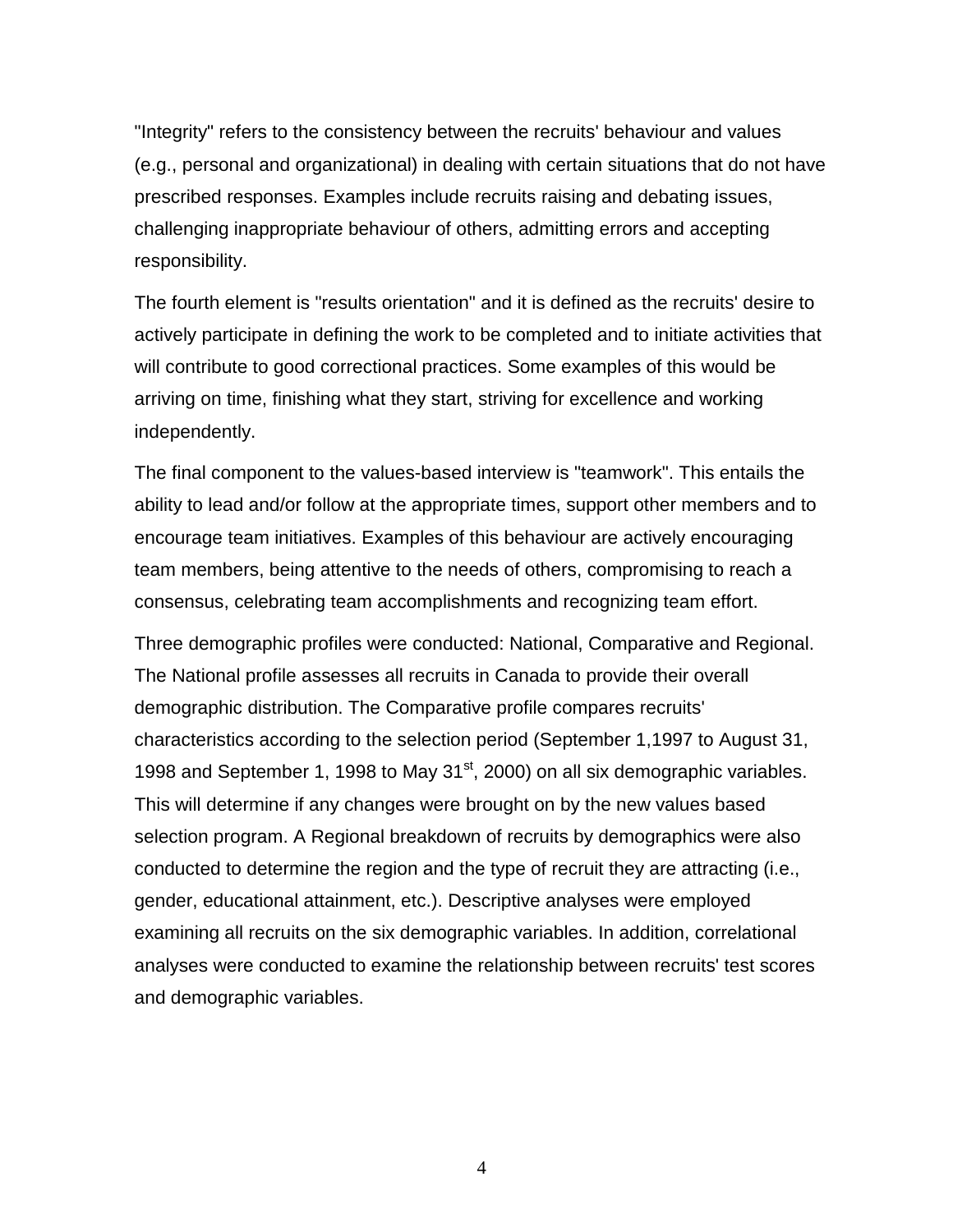### **RESULTS AND DISCUSSION**

#### <span id="page-8-0"></span>**National Profiles**

The racial diversity of correctional officer recruits was examined as indicated in Table 1. Caucasians (87.9%, *n* = 1,087) were found to be the most represented of all three ethnic groups. Aboriginal and Visible Minorities, comprised 6.2% (*n* = 76) and 5.9% ( $n = 73$ ) of the remaining correctional officer recruits. It appears when comparing these findings with an earlier sample of 1979 CSC correctional officers that the number of Caucasians  $(86.4\%, n = 1,710)$  has remained consistent, while the number of Aboriginal officers (4.8%, *n* = 96) increased and Visible Minorities (8.7%, *n* = 173) decreased (CSC Staff Survey 1996). The increase in Aboriginal recruits may be reflective of our comprehensive Aboriginal Recruitment Strategy.

Gender differences were also observed, with more than twice as many men recruits (67%, *n* = 823) than women recruits (33%, *n* = 406). In reference to the CSC's 1996 Staff Survey, it appears that the gender gap has been reduced between the number of women and men correctional officers. In 1996, only 19% were women. Interestingly, if we examine the results from an earlier study conducted in 1987 by Plecas and Maxim, we find that in a sample of 670 (CSC) correctional officer recruits, that close to half (45%) were women. These discrepancies could be explained by the fact that these studies were comprised of samples as opposed to a population and were voluntary instead of file reviews.

In an investigation of the recruits' previous work experience, it was found that the majority (83.8%) of correctional officer recruits entering the CSC had related work experience. It was reported that more than one third (35.8%, *n* = 438) of the recruits had five or more years of experience working in a related environment. Previous work experience can provide recruits with a realistic expectation to the duties that are involved as a correctional officer. This would allow them to adapt and adjust more readily than a recruit with no prior working experiences.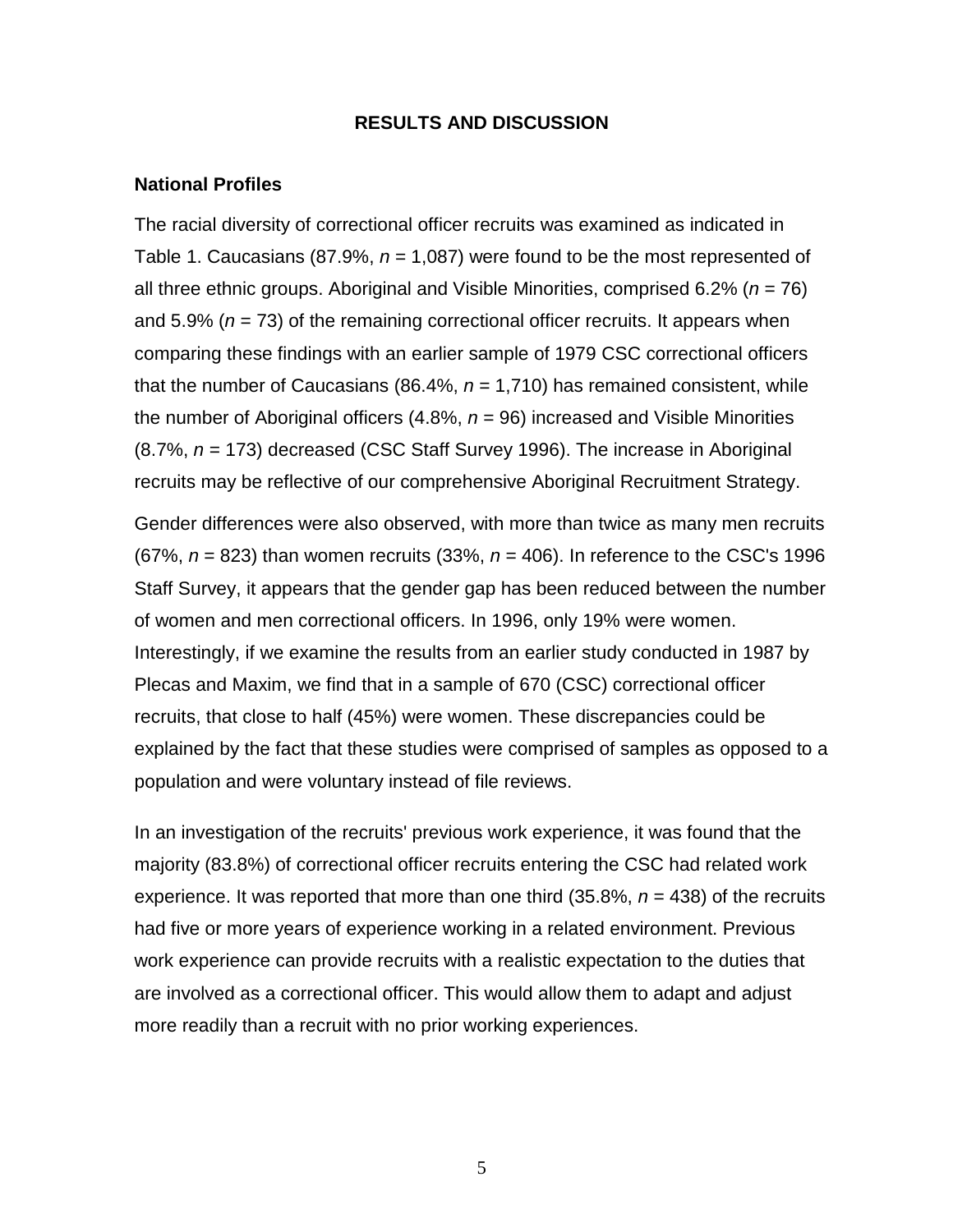| <b>Demographic variables</b>       | <b>Frequency</b> | Percentage |
|------------------------------------|------------------|------------|
| Race                               |                  |            |
| Caucasian                          | 1,087            | 87.9       |
| Aboriginal                         | 76               | 6.2        |
| <b>Visible Minority</b>            | 73               | 5.9        |
| Age                                |                  |            |
| Under 25                           | 388              | 32.1       |
| 25-29                              | 416              | 43.4       |
| 30-34                              | 190              | 15.7       |
| 35-39                              | 123              | 10.2       |
| $40 - 44$                          | 58               | 4.8        |
| 45 and up                          | 34               | 2.8        |
| Gender                             |                  |            |
| Men                                | 823              | 67.0       |
| Women                              | 406              | 33.0       |
| <b>Education</b>                   |                  |            |
| <b>High School</b>                 | 361              | 29.5       |
| <b>Unrelated College Diploma</b>   | 84               | 6.9        |
| <b>Related College Diploma</b>     | 377              | 30.8       |
| <b>Unrelated University Degree</b> | 65               | 5.3        |
| <b>Related University Degree</b>   | 338              | 27.6       |
| <b>Experience</b>                  |                  |            |
| No experience                      | 3                | 0.2        |
| Unrelated experience               | 194              | 15.8       |
| <b>Under 5 Years Related</b>       | 590              | 48.2       |
| 5 to 10 Years Related              | 296              | 24.2       |
| Over 10 Years                      | 142              | 11.6       |
| <b>Volunteer</b>                   |                  |            |
| No Experience                      | 577              | 47.1       |
| <b>Unrelated Experience</b>        | 129              | 10.5       |
| <b>Under 5 Years Related</b>       | 445              | 36.4       |
| 5 to 10 Years Related              | 62               | 5.1        |
| Over 10 Years                      | 11               | 0.9        |

<span id="page-9-0"></span>**Table 1: Demographic profile of correctional officer recruits**

*N* = 1,236 numbers rang from 1,209 (age) to 1,236 (race) due to missing cases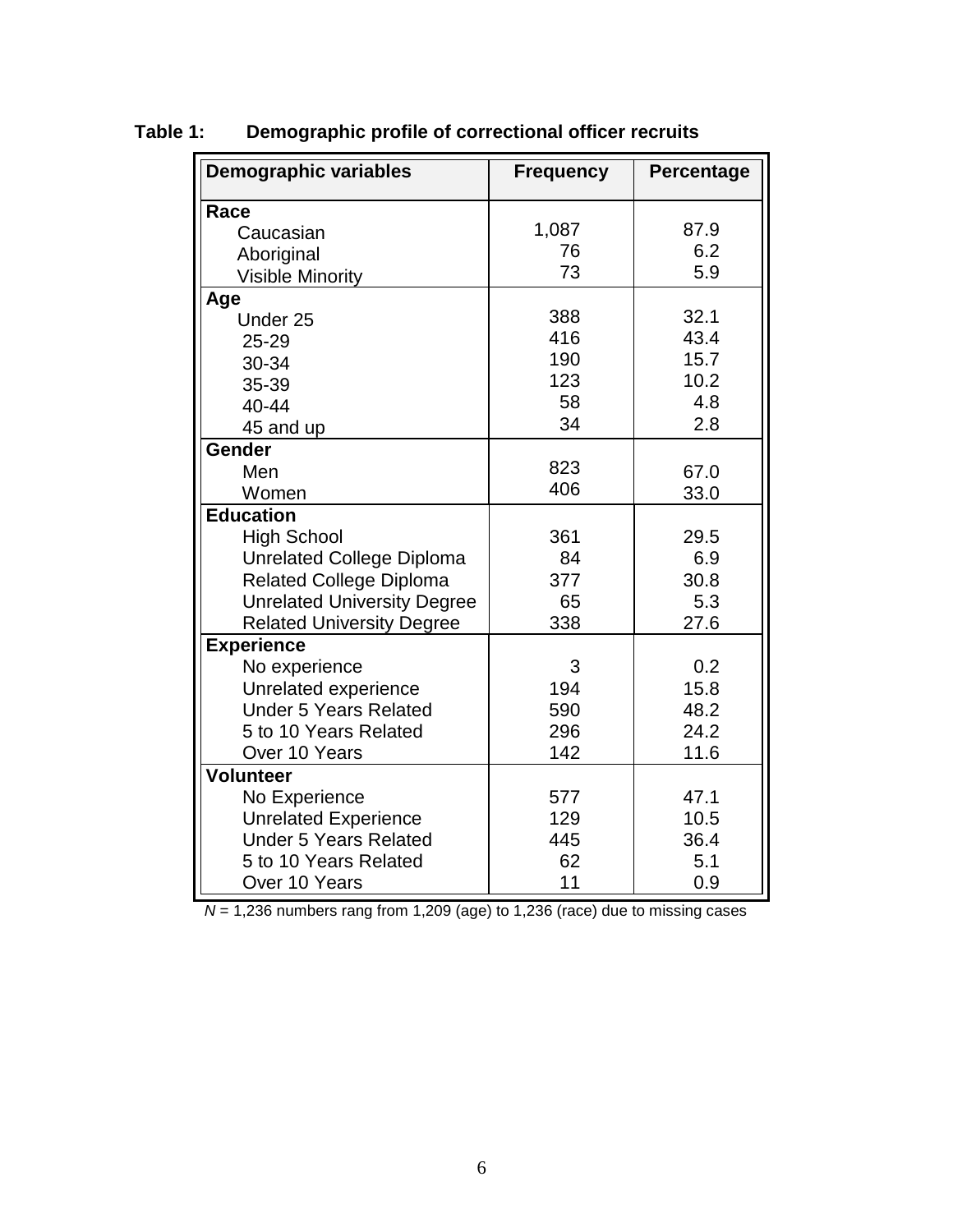<span id="page-10-0"></span>Examining the recruits' scores from the Part C values-based interview (Table 2) shows an overall total mean score of 31.3 (*n* = 772). The total score surpasses the COI standard set at 27 and it appears that the recruits are performing evenly in each of the key areas. Further analysis revealed that only eleven among the 902 cases, for which data was available, failed the interview phase of the selection process.

| <b>Personal Suitability Assessment</b> | <b>Maximum</b> | <b>Distribution</b> |               |             |  |
|----------------------------------------|----------------|---------------------|---------------|-------------|--|
| <b>Score</b>                           | <b>Score</b>   | <b>Mean</b>         | <b>Median</b> | <b>Mode</b> |  |
| 1. Respect                             | 25             | 17.6                | 20.0          | 20.0        |  |
| 2. Desire to learn and change          | 5              | 3.5                 | 3.0           | 3.0         |  |
| 3. Integrity                           | 5              | 3.3                 | 3.0           | 3.0         |  |
| 4. Results Orientation                 | 5              | 3.4                 | 3.0           | 3.0         |  |
| 5. Teamwork                            | 5              | 3.4                 | 3.0           | 3.0         |  |
| <b>TOTAL SCORE</b>                     | $45^{\circ}$   | 31.3                | 32.0          | 27.0        |  |

**Table 2: Distribution of personal suitability assessment scores (Part C of Value-Based Interview)**

(*N* = 772) may vary due to missing cases in each of the value areas<br><sup>a</sup> Passing Mark: COI = 27

As shown in Table 3, a mean total score of 23.8 (*n* = 805) was obtained in part A, indicating a mark that exceeds the minimum requirements for both COI (set at 18) and COII (set at 21). Clearly, the extensive knowledge of these recruits in the core knowledge areas is noteworthy. Interestingly, only (*n* = 9) failed to meet the COI standard which resulted in their dismissal from the program.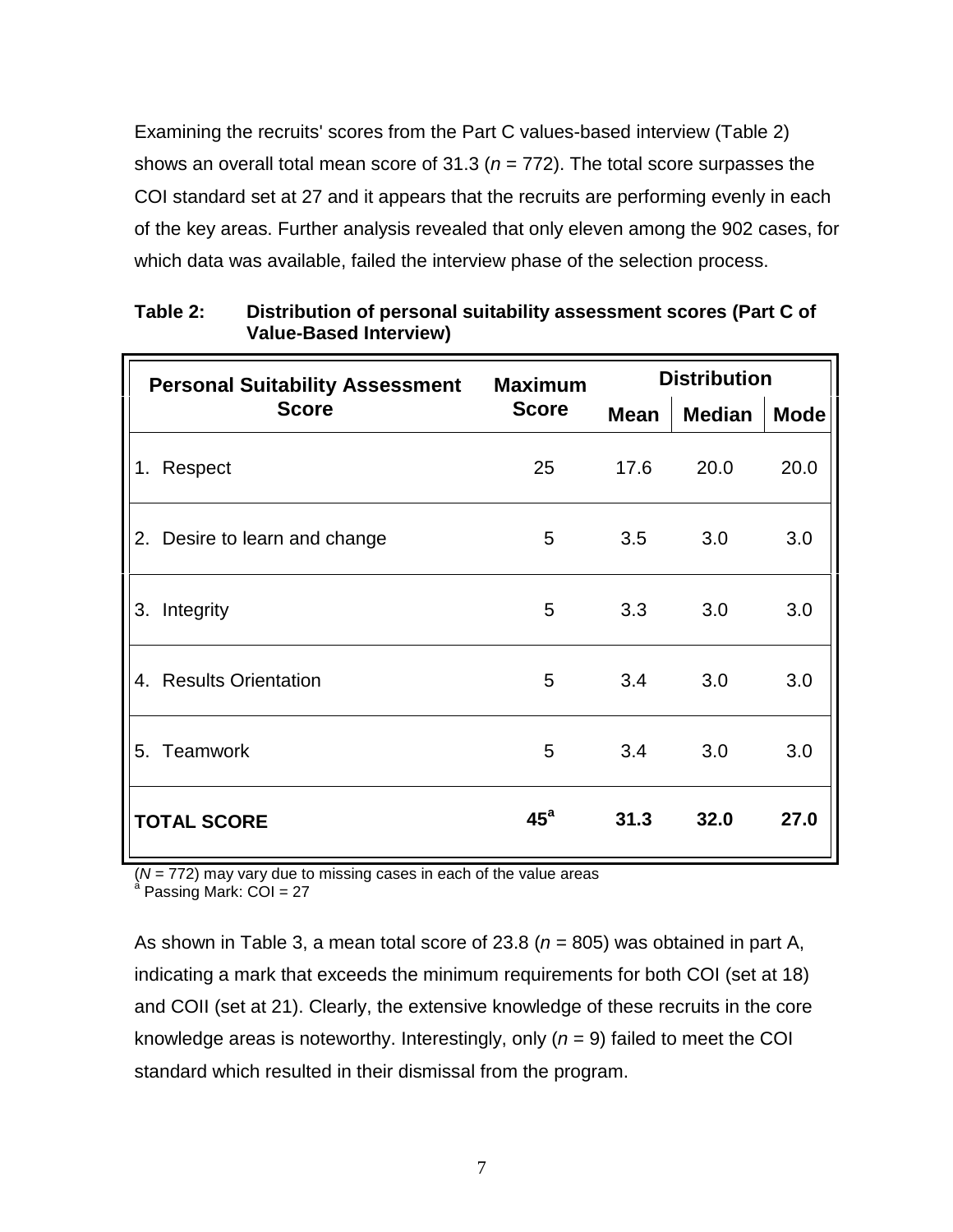## <span id="page-11-0"></span>**Table 3: Distribution of scores on Part A Examination of the Value-Based Selection Process**

|    |                                                                                                                                 | <b>Maximum</b>  | <b>Distribution</b> |               |             |  |
|----|---------------------------------------------------------------------------------------------------------------------------------|-----------------|---------------------|---------------|-------------|--|
|    | <b>Knowledge Assessment</b>                                                                                                     | <b>Score</b>    | <b>Mean</b>         | <b>Median</b> | <b>Mode</b> |  |
| 1. | The Criminal Justice System,<br><b>Corrections and Conditional Release</b><br>Act and other relevant legislation and<br>policy. | 6               | 4.8                 | 5.0           | 5.0         |  |
|    | 2. The Mission, Corporate Objectives<br>and Correctional Strategy.                                                              | 6               | 4.3                 | 4.0           | 5.0         |  |
| 3. | Criminal behaviour and intervention<br>techniques.                                                                              | 6               | 4.8                 | 5.0           | 5.0         |  |
|    | 4. The Unit Management Framework<br>and correctional operations.                                                                | 4               | 3.2                 | 3.0           | 4.0         |  |
| 5. | Concepts, phrases, and processes of<br>Case Management.                                                                         | 5               | 4.1                 | 4.0           | 5.0         |  |
|    | 6. Community and institutional<br>resources.                                                                                    | 3               | 2.5                 | 3.0           | 3.0         |  |
|    | <b>TOTAL SCORE</b>                                                                                                              | 30 <sup>a</sup> | 23.8                | 24.0          | 25.0        |  |

(*N* = 805) may vary due to missing cases in each of the knowledge areas<br><sup>a</sup> Passing Mark: COI = 18, COII = 21

The Part B examinations results, as depicted in Table 4 shows an overall mean total score of 48.7(*n* = 805), which surpassed both COI (set at 37.5) and COII (set at 45) requirements. In this phase of the selection process the highest failure rate was recorded. Fifteen recruits failed to meet the COI standard. The overall attrition rate for the all phases was 35 out of 805 (4%).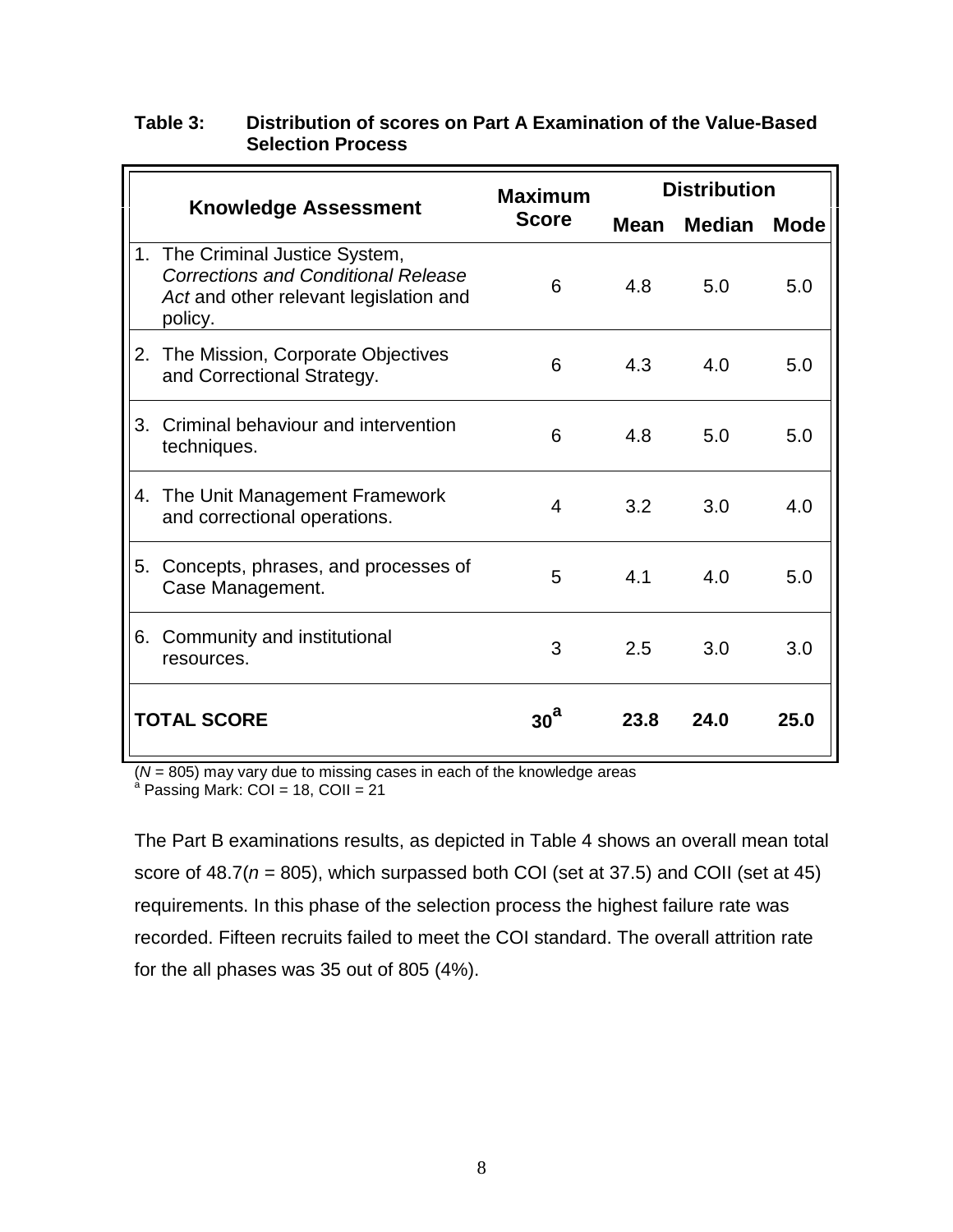<span id="page-12-0"></span>

| Table 4: | Distribution of Scores of Part B Examination of the Value-Based |
|----------|-----------------------------------------------------------------|
|          | <b>Selection Process</b>                                        |
|          |                                                                 |

| <b>Abilities and Skills Assessment</b>                                                                                              | <b>Maximum</b> | <b>Distribution</b> |               |             |  |
|-------------------------------------------------------------------------------------------------------------------------------------|----------------|---------------------|---------------|-------------|--|
|                                                                                                                                     | <b>Score</b>   | Mean                | <b>Median</b> | <b>Mode</b> |  |
| 1. Define and analyze problems/crisis<br>situations, identify options and<br>recommend or take appropriate action<br>for resolution | 15             | 10.2                | 9.0           | 9.0         |  |
| 2. Communicate effectively orally                                                                                                   | 15             | 10.2                | 9.0           | 9.0         |  |
| 3. Communicate effectively in writing                                                                                               | 15             | 10.3                | 9.0           | 9.0         |  |
| 4. Analyze and summarize information                                                                                                | 15             | 8.7                 | 9.0           | 9.0         |  |
| 5. Motivate, influence, persuade and<br>assist others                                                                               | 7.5            | 4.7                 | 4.5           | 4.5         |  |
| 6. Plan, organize, and prioritize work to<br>meet deadlines and achieve results                                                     | 7.5            | 4.5                 | 4.5           | 4.5         |  |
| <b>TOTAL SCORE</b>                                                                                                                  | $75^a$         | 48.7                | 48.0          | 45.0        |  |

(*N* = 778) may vary due to missing cases in each of the abilities and skills areas<br><sup>a</sup> Passing Mark: COI = 37.5, COII = 45

The success of the recruits in the various examinations may be the result of certain underlying variables. Correlational analyses were computed to examine the relationship between four selected demographic variables (i.e., education, work experience, volunteer experience and age), the recruits' test scores on all three examinations (Part A, B, & C), and against the variables themselves. As shown in Table 5, the results support the contention that certain variables contribute significantly to higher examination scores. Level of education was shown to be a significant correlate to Part A (*r* = .13) and Part B (*r* = .17) examinations. Recruits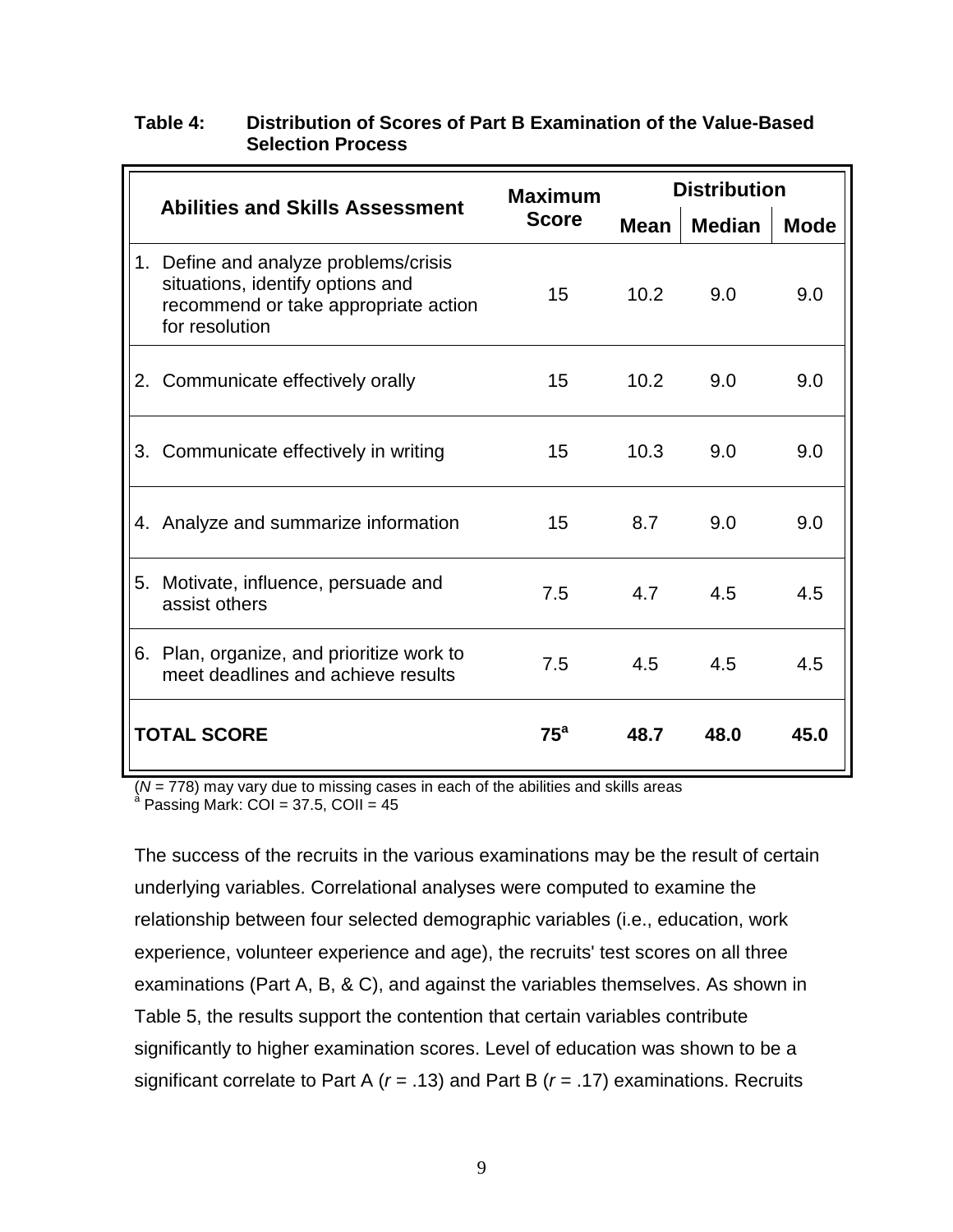with university degrees performed significantly better on the knowledge, abilities and skills testing than those with lower educational attainments. University graduates excelled significantly better than recruits with college diplomas and high school degrees. Conversely, those with college diplomas were more proficient than correctional officer recruits with high school competencies. Specifically in Part A, it was found that the most educated recruits were more knowledgeable in criminal behaviour and intervention techniques (*r* = .12). In reference to the Part B exam, recruits performed better in written communication (*r* = .20), analyzing and summarizing information (*r* = .11), and planning, organizing, and prioritizing to meet their objectives (*r* = .13). Not surprisingly, these specific knowledge, abilities and skills areas are necessary for most higher learning institutions (e.g., university), thus resulting in recruits to perform better in these areas.

Significant correlations between work experience and recruits' total test scores were also reported. Recruits with work experience (*r* = .13) were more knowledgeable in the various components of the Part A exam than those with no work experience. In addition, significant findings were observed within Part B examination. Recruits with more work experience demonstrated a higher ability to effectively communicate orally (*r* = .12). Perhaps recruits having work experience had more opportunities to interact with colleagues and thus acquire and refine their verbal skills.

Volunteer experience accounted significantly for a greater knowledge in the Part A requirements (*r* = .11). Interestingly, according to the Part C examination recruits who had less volunteer experience significantly performed better in the value-based interview  $(r = -.13)$ , specifically they were more respectful  $(r = -.14)$ .

When examining the relationship between the demographic variables it was found that the older recruits were less educated  $(r = -0.14)$ , and have both more work  $(r = 0.30)$ and volunteer experiences (*r* = .18). Correctional officer recruits who were more educated also tended to have more volunteer experience (*r* = .13).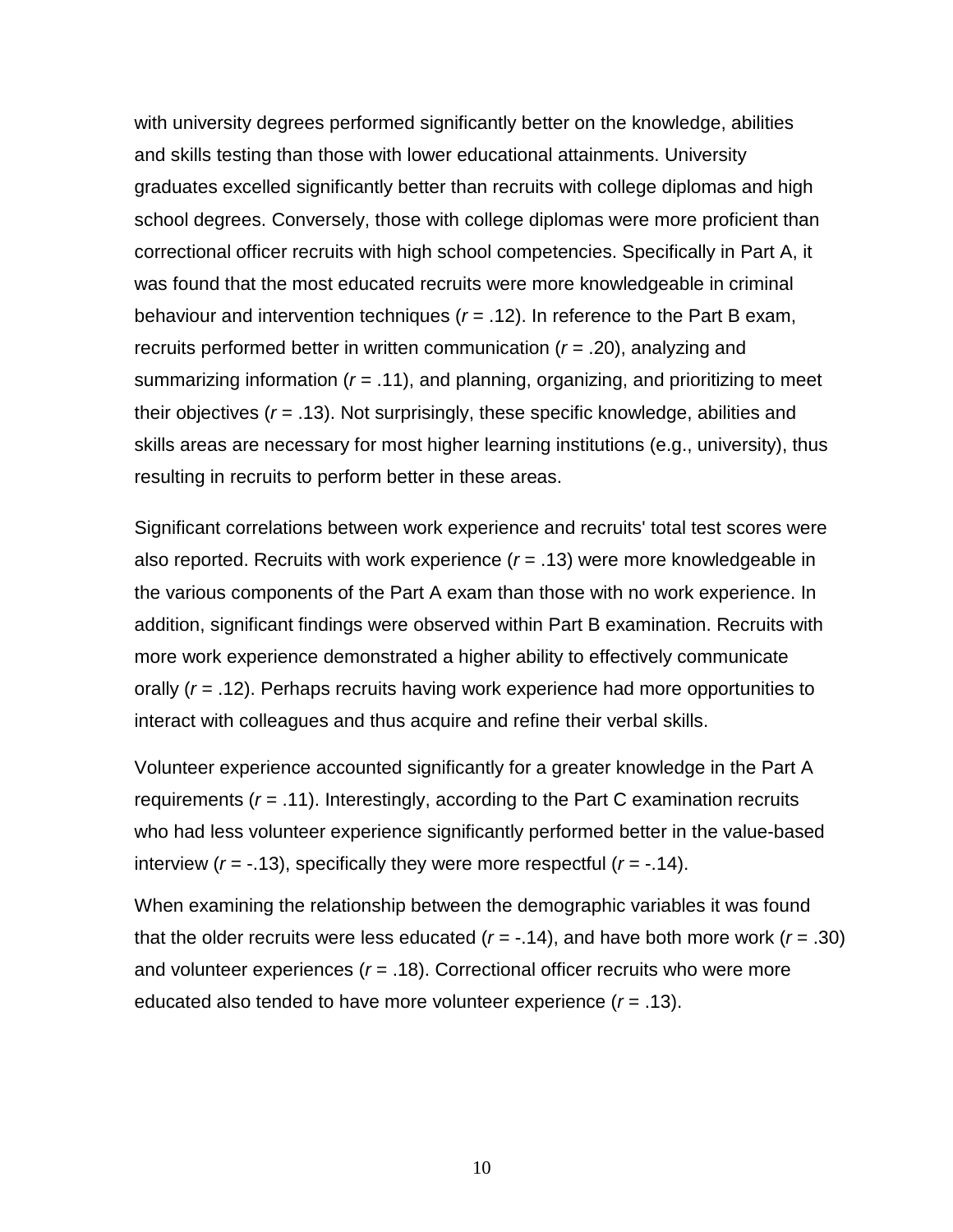# <span id="page-14-0"></span>**Table 5: Correlation matrix-correctional officer recruits demographics and Part A, B & C examination\***

| <b>PART A</b>                                                                                                                    | <b>Education</b> | <b>Work</b><br><b>Experience</b> | <b>Volunteer</b><br><b>Experience</b> | Age    |
|----------------------------------------------------------------------------------------------------------------------------------|------------------|----------------------------------|---------------------------------------|--------|
| 1. The Criminal Justice System, Corrections<br>and Conditional Release Act and other<br>relevant legislation and policy          | .02              | .04                              | .10                                   | .04    |
| 2. The Mission, Corporate Objectives and<br><b>Correctional Strategy.</b>                                                        | .10              | .09                              | .10                                   | .01    |
| 3. Criminal behaviour and intervention<br>techniques                                                                             | $.12*$           | .03                              | $-.05$                                | .02    |
| 4. The Unit Management Framework and<br>correctional operations                                                                  | .10              | .07                              | .04                                   | .02    |
| 5. Concepts, phrases, and processes of Case<br>Management. The Unit Management<br>Framework and correctional operations          | .10              | .05                              | .03                                   | .01    |
| 6. Community and institutional resources                                                                                         | .07              | .09                              | .07                                   | .01    |
| <b>TOTAL</b>                                                                                                                     | $.13*$           | $.13*$                           | $.11*$                                | .02    |
|                                                                                                                                  |                  |                                  |                                       |        |
| <b>PART B</b>                                                                                                                    |                  |                                  |                                       |        |
| 1. Define and analyze problems/crisis<br>situations, identify options and recommend<br>or take appropriate action for resolution | .09              | .01                              | $-0.06$                               | .03    |
| 2. Communicate effectively orally                                                                                                | .10              | $.12*$                           | .02                                   | .08    |
| 3. Communicate effectively in writing                                                                                            | $.20*$           | .01                              | $-.01$                                | .05    |
| 4. Analyze and summarize information                                                                                             | $.11*$           | .09                              | .01                                   | .01    |
| 5. Motivate, influence, persuade and assist<br>others                                                                            | $-.07$           | .06                              | $-.04$                                | .05    |
| 6. Plan, organize, and prioritize work to meet<br>deadlines and achieve results                                                  | $.13*$           | .02                              | $-.08$                                | .00    |
| <b>TOTAL</b>                                                                                                                     | $.17*$           | .10                              | $-.01$                                | .04    |
|                                                                                                                                  |                  |                                  |                                       |        |
| <b>PART C</b><br>1. Respect                                                                                                      | .04              | .08                              | $-14*$                                | .07    |
| 2. Desire to learn and change                                                                                                    | .04              | .01                              | $-.05$                                | .10    |
| 3. Integrity                                                                                                                     | .05              | .07                              | $-.07$                                | .10    |
| 4. Results Orientation                                                                                                           | .06              | .03                              | $-0.08$                               | .10    |
| 5. Teamwork                                                                                                                      | $-.01$           | .10                              | .00.                                  | .07    |
| <b>TOTAL</b>                                                                                                                     | .05              | .09                              | $-.13*$                               | .08    |
| <b>TOTAL OVERALL SCORE</b>                                                                                                       | $.14*$           | .02                              | $-.02$                                | .03    |
|                                                                                                                                  |                  |                                  |                                       |        |
| <b>DEMOGRAPHICS</b>                                                                                                              |                  |                                  |                                       |        |
| <b>Education</b>                                                                                                                 | 1.0              | .01                              | $.13*$                                | $-14*$ |
| <b>Work Experience</b>                                                                                                           | .01              | 1.0                              | .10                                   | $.30*$ |
| <b>Volunteer Experience</b>                                                                                                      | $.13*$           | .10                              | 1.0                                   | $.18*$ |

\*Bonferroni procedure was used to set the alpha level at *p* < .003 to control for Type I error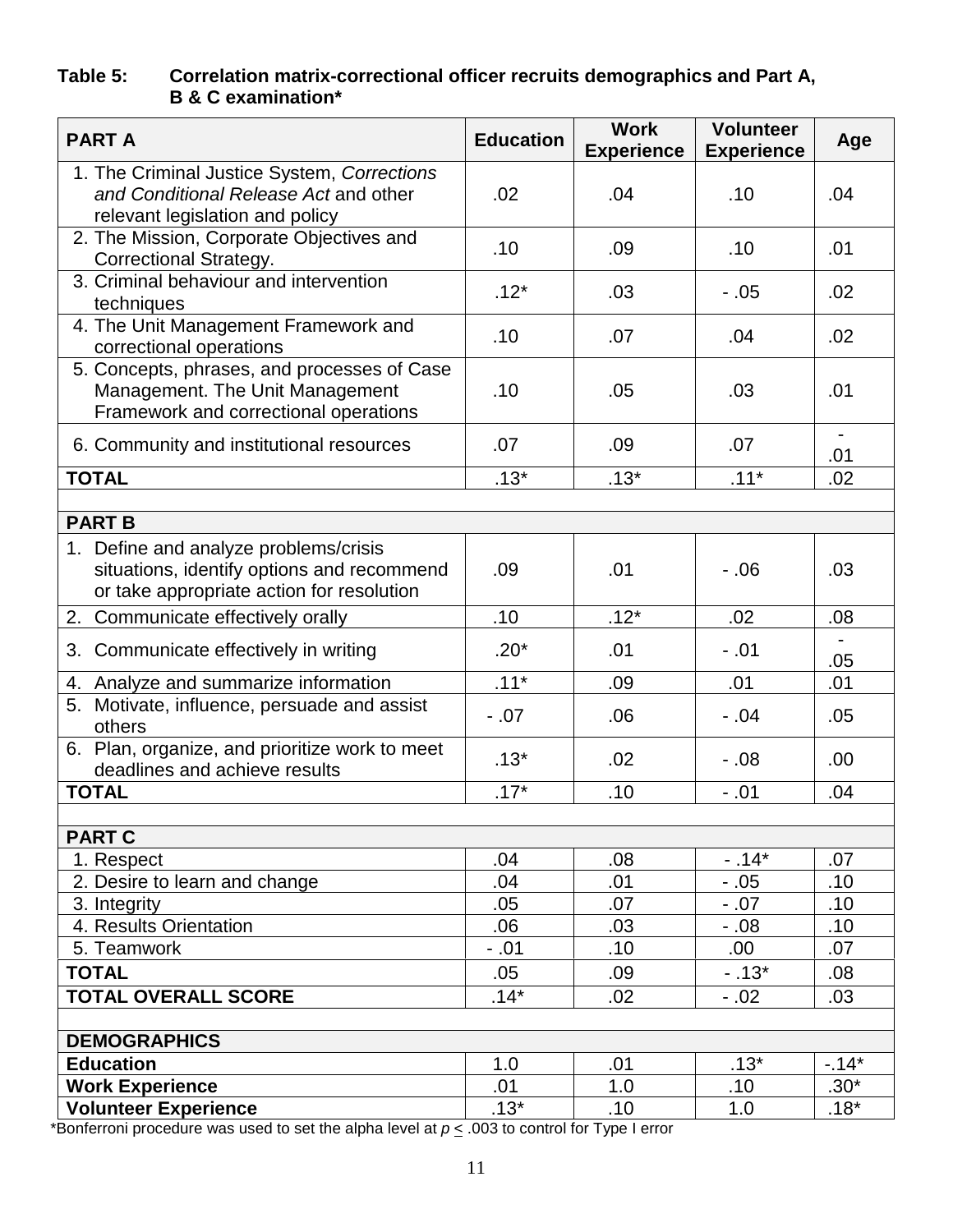## <span id="page-15-0"></span>**Comparative profiles**

The implementation of the new values based selection process in September 1998 allowed for a comparative analysis between recruits hired before September 1998 and recruits hired after this date. The recruits were assessed on a number of demographic variables (i.e., age, gender, work and volunteer experience, race, education) to determine whether any changes occurred between the two selection periods (September 1, 1997 − August 31, 1998, and September 1, 1998 − May 31 2001). Results examining gender (as indicated in Table 6), demonstrated a significant increase in the selection of men recruits (60.9% to 69.2%) and a decrease in the number of women recruits (39.1% to 30.8%) after September 1998. This might be attributed to CSC's focused attempts to hire a large group of correctional officers in a prescribed time period.

Although no meaningful differences were observed for age and volunteer experience, variations were noted for the two selection periods. It appears that a shift has occurred between the percentage of recruits selected under the age of 25 and over 25. Fewer recruits were under the age of 25 after September 1998 compared to before September 1998 (30.6% to 36.5%), whereas more were older than 25 years of age (69.4% to 63.5%). Correctional officer recruits with no volunteer experience seems to have increased (42.9 – 48.7%) while those with less than 5 years related volunteer experience decreased (40.7% − 34.8%).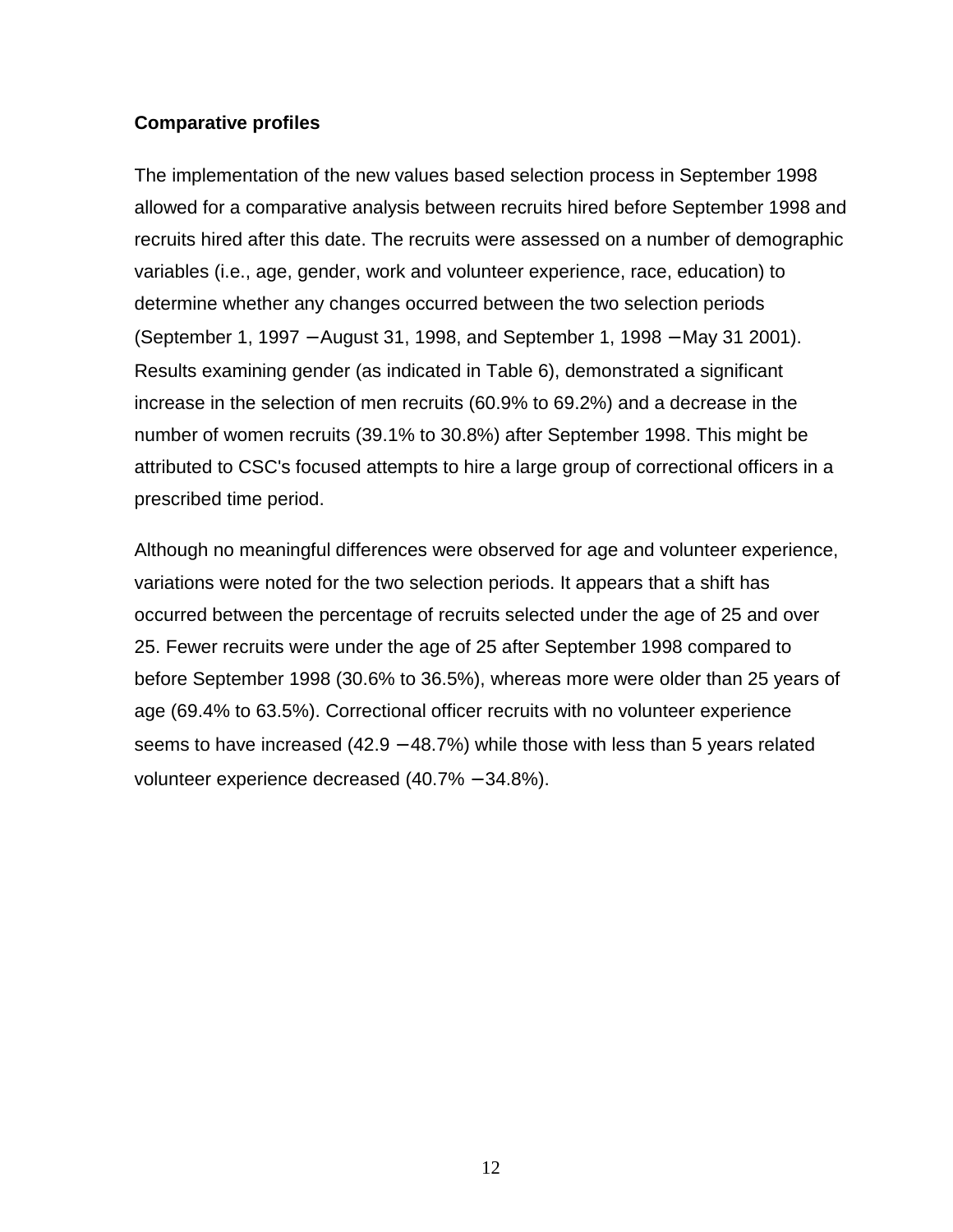| <b>Demographic variables</b>                          | <b>Recruits hired</b><br>before September<br>1998<br>$\%$ | <b>Recruits hired</b><br>after September<br>1998<br>$\%$ |  |
|-------------------------------------------------------|-----------------------------------------------------------|----------------------------------------------------------|--|
| Age                                                   |                                                           |                                                          |  |
| Under 25                                              | 36.5                                                      | 30.6                                                     |  |
| 25 and Up                                             | 63.5                                                      | 69.4                                                     |  |
| Median Age                                            | 26                                                        | 27                                                       |  |
| $(N = 1,209)$                                         |                                                           |                                                          |  |
| Gender**                                              |                                                           |                                                          |  |
| Men                                                   | 60.9                                                      | 69.2                                                     |  |
| Women                                                 | 39.1                                                      | 30.8                                                     |  |
| $(N = 1,229)$                                         |                                                           |                                                          |  |
| <b>Experience</b>                                     |                                                           |                                                          |  |
| No experience                                         | 0                                                         | 0.3<br>16.2                                              |  |
| Unrelated experience                                  | 14.9                                                      |                                                          |  |
| <b>Under 5 Years Related</b><br>5 to 10 Years Related | 49.9<br>26.9                                              | 47.6<br>23.2                                             |  |
| Over 10 Years                                         | 8.4                                                       | 12.8                                                     |  |
| $(N = 1,225)$                                         |                                                           |                                                          |  |
| Volunteer                                             |                                                           |                                                          |  |
| No Experience                                         | 42.9                                                      | 48.7                                                     |  |
| <b>Unrelated Experience</b>                           | 10.8                                                      | 10.4                                                     |  |
| <b>Under 5 Years Related</b>                          | 40.7                                                      | 34.8                                                     |  |
| 5 to 10 Years Related                                 | 4.6                                                       | 5.2                                                      |  |
| Over 10 Years                                         | 0.9                                                       | 0.9                                                      |  |
| $(N = 1,224)$                                         |                                                           |                                                          |  |

<span id="page-16-0"></span>**Table 6: Demographic profile of correctional officer recruits according to the selection period**

 $*$ *r* $p$  < .01

Significant differences were also observed for ethnicity by selection period. As shown in Graph 1 fewer Caucasian recruits were selected (93% to 86.1%) after September 1998. In contrast, an increase in both Aboriginal (2.1% to 7.6%) and Visible Minority (4.9% to 6.3%) recruits was found for the same period. It appears from these results that the gap between the races has slowly decreased over the past few years. This demonstrates CSC's commitment to further diversify its correctional officer group, in order to better meet the challenges of an ethnically diverse offender population.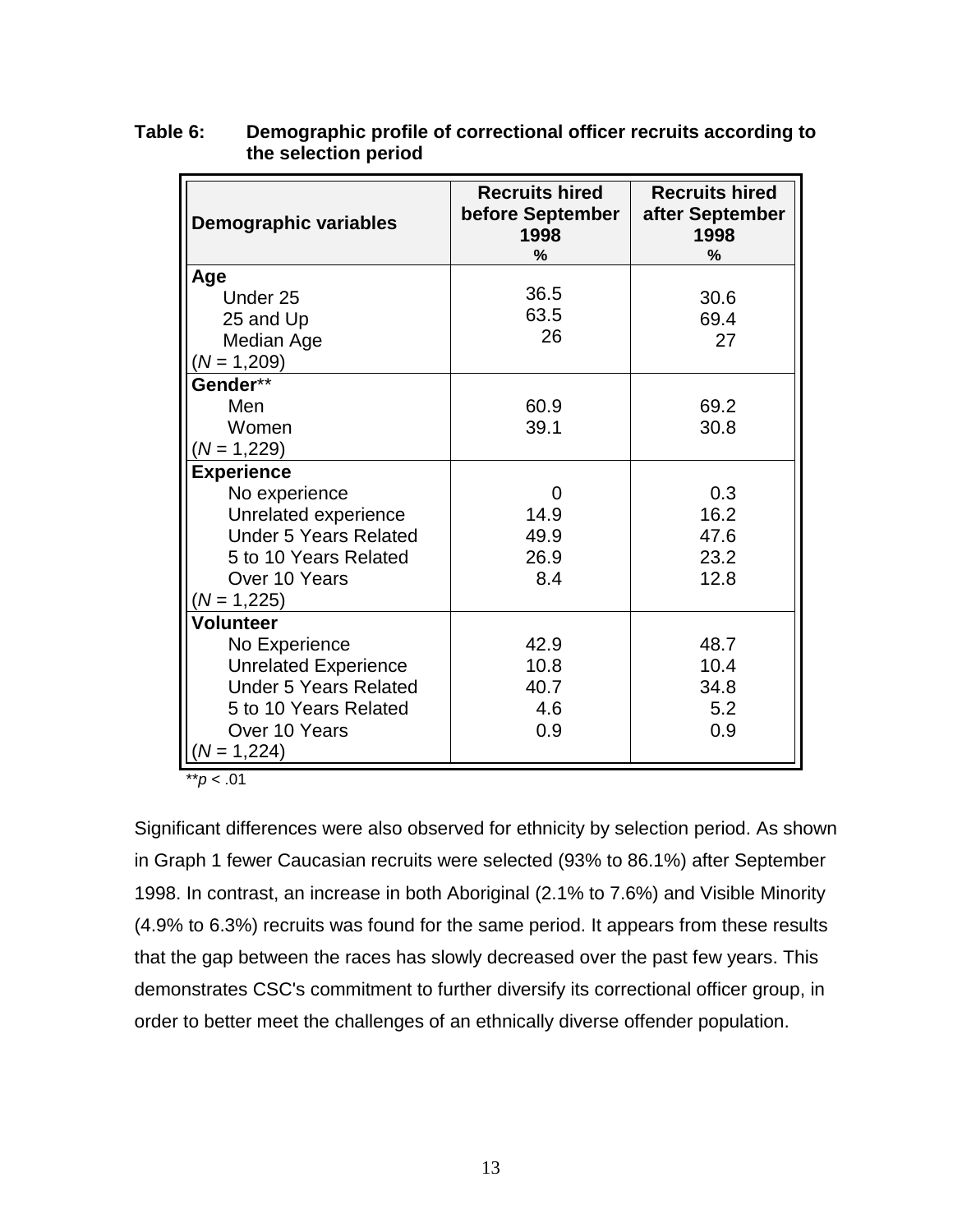

<span id="page-17-0"></span>**Graph 1: Race according to selection period**

Further analysis examining education by selection period also demonstrated significant differences. As indicated in Graph 2, fewer recruits with a related university degree (32.7% compared to 25.8%) and related college diploma (33.6% compared to 29.7%) are now entering CTP, while recruits with a high school education has increased from 25.3% to 31.0%. However, an increase in recruits with both unrelated college diplomas (5.6% to 7.3%) and unrelated university degrees (2.8% to 6.2%) were observed after September 1998. These findings could be explained by the major hiring initiative of 1,000 correctional officers.

<sup>\*\*\*</sup>*p* < .001; ( $N = 1,236$ )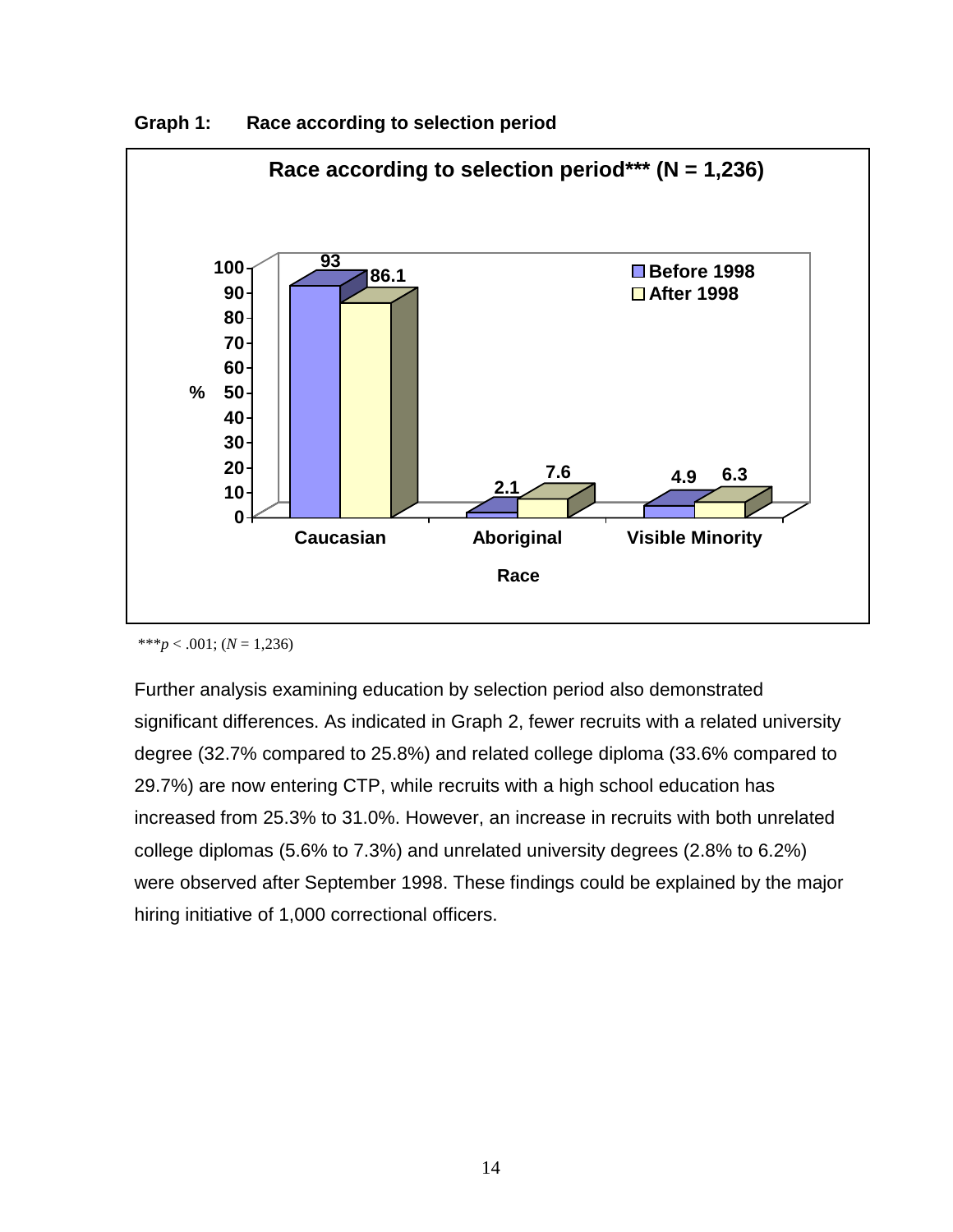

<span id="page-18-0"></span>**Graph 2: Education according to selection period**

 $*$ *r* $p$  < .01;  $N = 1,225$ 

Regional analysis examining selection period by demographics was conducted as shown in Table 7. A significant statistical difference was observed for race in the Atlantic, Ontario and Prairies regions between the two selection periods.

Gender analysis by region and selection period showed that the number of men recruits had significantly increased before and after September 1998 for the Quebec region only. Data examining age also found that the Quebec region was the only one of the five that reported a significant shift before and after the implementation of the values-based selection process between the under and over 25 years of age cutoff. Again, the Quebec region was the only region that captured significances between the two selection periods for education.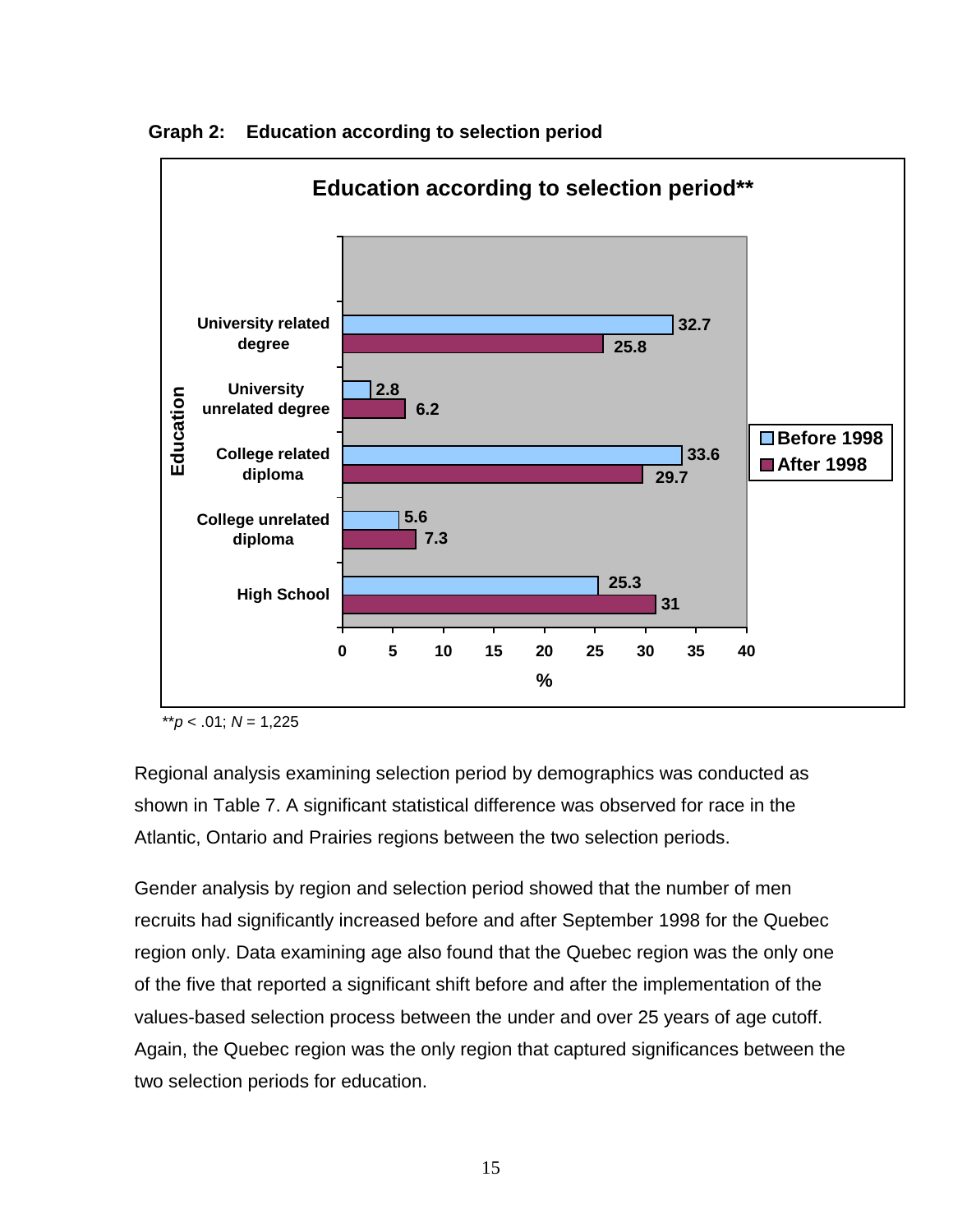| <b>Demographics</b>                |               | <b>Atlantic<sup>a</sup></b> | Quebec <sup>b,c,d</sup> |              | Ontario <sup>e</sup> |              | Prairie <sup>f</sup> |              | <b>Pacific</b> |              |
|------------------------------------|---------------|-----------------------------|-------------------------|--------------|----------------------|--------------|----------------------|--------------|----------------|--------------|
| <b>Selection Period</b>            | <b>Before</b> | <b>After</b>                | <b>Before</b>           | <b>After</b> | <b>Before</b>        | <b>After</b> | <b>Before</b>        | <b>After</b> | <b>Before</b>  | <b>After</b> |
|                                    | $n$ (%)       | $n$ (%)                     | $n$ (%)                 | $n$ (%)      | $n$ (%)              | $n$ (%)      | $n$ (%)              | $n$ (%)      | $n$ (%)        | $n$ (%)      |
| Race                               |               |                             |                         |              |                      |              |                      |              |                |              |
| Caucasian                          | 32(94.1)      | 90(70.3)                    | 71(100.00)              | 207 (93.7)   | $-67(95.7)$          | 177(97.3)    | 65(94.2)             | 131 (86.8)   | 64(82.1)       | 167(77.3)    |
| Aboriginal                         | 1(2.9)        | 21(16.4)                    | 0(0.0)                  | 3(1.4)       | 0(0.0)               | 4(2.2)       | 1(1.5)               | 16(10.6)     | 5(6.4)         | 25(11.6)     |
| Visible Minority                   | 1(2.9)        | 17(13.3)                    | 0(0.0)                  | 11(5.0)      | 3(4.3)               | 1(0.6)       | 3(4.4)               | 4(2.7)       | 9(11.5)        | 24(11.1)     |
| Age                                |               |                             |                         |              |                      |              |                      |              |                |              |
| Under 25                           | 9(27.2)       | 44 (35.2)                   | 36(51.4)                | 54(24.3)     | 22(34.4)             | 52(28.6)     | 19(28.4)             | 52(33.1)     | 26(35.6)       | 74 (34.3)    |
| 25 and Up                          | 24(72.8)      | 81 (64.8)                   | 34 (49.6)               | 168 (75.7)   | 42(65.6)             | 130 (71.4)   | 48 (71.6)            | 105(66.9)    | 47(64.4)       | 142(65.7)    |
| Gender                             |               |                             |                         |              |                      |              |                      |              |                |              |
| Men                                | 19(57.6)      | 91(74.6)                    | 36(50.7)                | 144(64.3)    | 49 (70.0)            | 128(70.3)    | 48(64.0)             | 114 (72.2)   | 47(60.3)       | 147(68.1)    |
| Women                              | 14(42.4)      | 31(25.4)                    | 35(49.3)                | 80(35.7)     | 21(30.0)             | 54(29.7)     | 27(36.0)             | 44 (27.8)    | 31(39.7)       | 69 (31.9)    |
| <b>Education</b>                   |               |                             |                         |              |                      |              |                      |              |                |              |
| <b>High School</b>                 | 5(14.7)       | 44 (35.8)                   | 2(2.82)                 | 66(29.5)     | 20(29.0)             | 35(19.2)     | 19(26.4)             | 50(32.1)     | 36(46.15)      | 84 (38.9)    |
| Unrelated College Diploma          | 3(8.8)        | 14(11.4)                    | 3(4.23)                 | 11(5.0)      | 6(8.7)               | 15(8.2)      | 5(6.9)               | 16(10.3)     | 1(1.28)        | 10(4.6)      |
| Related College Diploma            | 10(29.4)      | 25(20.3)                    | 25(35.2)                | 49 (21.9)    | 32(46.4)             | 82(45.1)     | 24(33.3)             | 55 (35.3)    | 18(23.1)       | 57(26.4)     |
| <b>Unrelated University Degree</b> | 4(11.8)       | 11(8.9)                     | 4(5.63)                 | 25(11.2)     | 0(0.0)               | 8(4.4)       | 1(1.4)               | 2(1.3)       | 0(0.0)         | 10(4.6)      |
| <b>Related University Degree</b>   | 12(35.3)      | 29(23.6)                    | 37(52.11)               | 73 (32.6)    | 11(15.9)             | 42(23.1)     | 23(31.9)             | 33(21.2)     | 23(29.5)       | 55(25.5)     |
| <b>Work Experience</b>             |               |                             |                         |              |                      |              |                      |              |                |              |
| No experience                      | 0(0.0)        | 0(0.0)                      | 0(0.0)                  | 3(1.3)       | 0(0.0)               | 0(0.0)       | 0(0.0)               | 0(0.0)       | 0(0.0)         | 0(0.0)       |
| <b>Unrelated Experience</b>        | 19(55.9)      | 68 (55.7)                   | 14(19.7)                | 40(17.9)     | 0(0.0)               | 3(1.7)       | 12(17.1)             | 27(17.1)     | 3(3.9)         | 8(3.7)       |
| <b>Under 5 Years Related</b>       | 13 (38.2)     | 47(38.5)                    | 39 (54.9)               | 100(44.7)    | 26(37.1)             | 70(38.5)     | 40(57.1)             | 93 (58.9)    | 43(55.1)       | 119(55.1)    |
| 5 to 10 Years Related              | 1(2.94)       | 4(3.3)                      | 14(19.7)                | 50(22.3)     | 34(48.6)             | 63 (34.6)    | 11(15.7)             | 25(15.8)     | 27(34.6)       | 67(31.0)     |
| Over 10 Years                      | 1(2.94)       | 3(2.5)                      | 4(5.6)                  | 31(13.8)     | 10(14.3)             | 46(25.3)     | 7(10.0)              | 13(8.2)      | 5(6.4)         | 22(10.2)     |
| <b>Volunteer Experience</b>        |               |                             |                         |              |                      |              |                      |              |                |              |
| No experience                      | 18 (52.9)     | 76(61.3)                    | 28 (39.4)               | 154(69.1)    | 30(42.9)             | 56(30.1)     | 32(45.1)             | 61(39.4)     | 31 (39.7)      | 91(42.1)     |
| <b>Unrelated Experience</b>        | 13 (38.2)     | 30(24.2)                    | 16(22.5)                | 49(22.0)     | 0(0.0)               | 3(1.7)       | 4(5.6)               | 5(3.2)       | 2(2.6)         | 7(3.2)       |
| <b>Under 5 Years Related</b>       | 3(8.9)        | 17(13.7)                    | 20(36.7)                | 20(9.0)      | 31(44.3)             | 100(55.0)    | 31(43.7)             | 81(52.3)     | 41(52.6)       | 95 (44.0)    |
| 5 to 10 Years Related              | 0(0.0)        | 1(0.8)                      | 1(1.4)                  | 0(0.0)       | 8(11.4)              | 18 (9.9)     | 2(2.8)               | 7(4.5)       | 4(5.1)         | 21(9.7)      |
| Over 10 Years                      | 0(0.0)        | 0(0.0)                      | 0(0.0)                  | 0(0.0)       | 1(1.4)               | 5(2.8)       | 2(2.8)               | 1(0.7)       | 0(0.0)         | 2(1.0)       |

# <span id="page-19-0"></span>**Table 7: Regional distribution according to selection period by demographics**

a. \* *p* < .05 per race; b. \*\*\* *p* < .001 per age; c. \* *p* < .05 per gender; d. \*\*\* *p* < .001 per education; e. \* *p* < .05 per race; f. \* *p* < .05 per race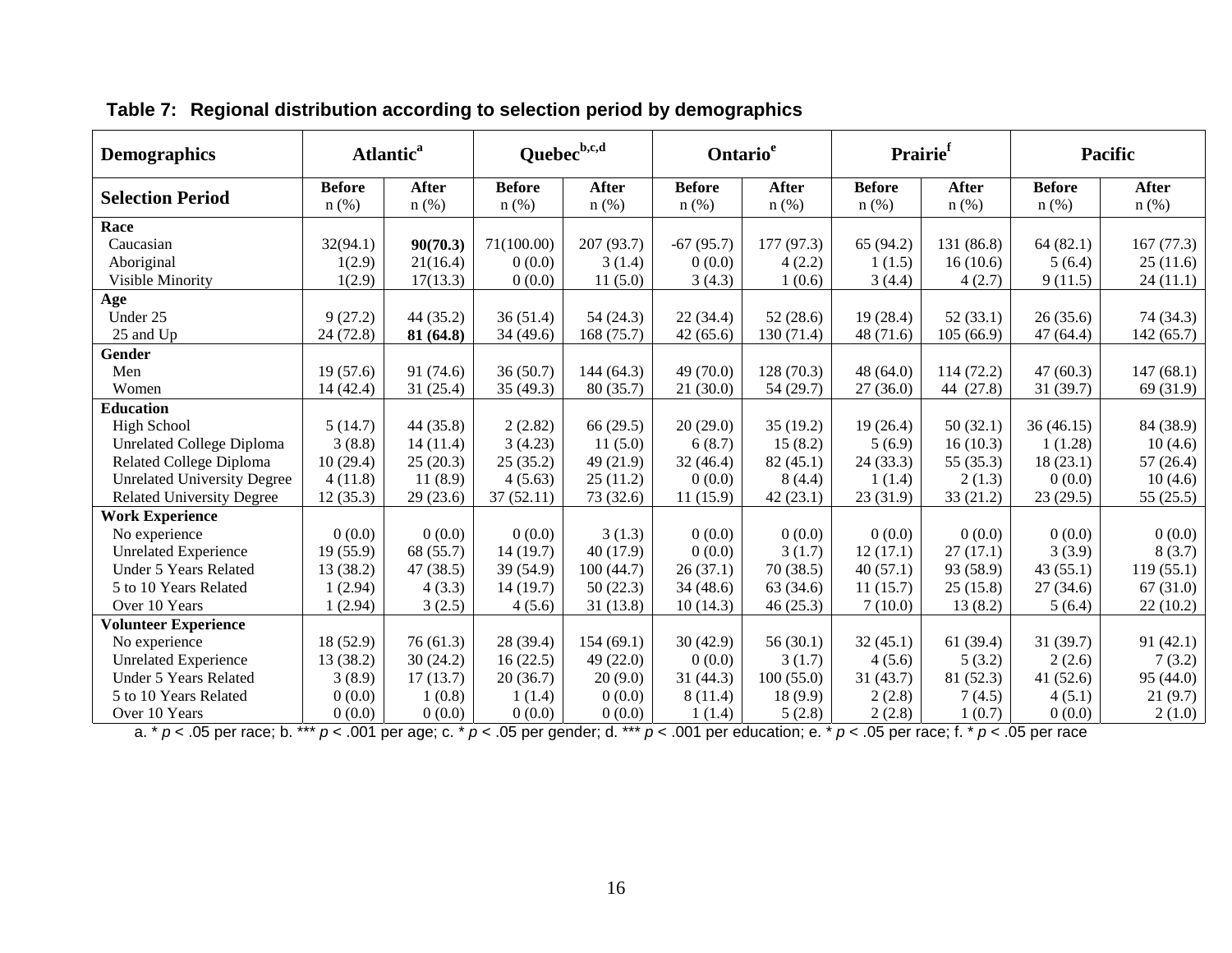## <span id="page-20-0"></span>**Regional profiles**

The demographic profile of recruits significantly varies across regions. As indicated in Table 8, the regional breakdown by education shows that the Pacific region (40.8%) had the highest concentration of recruits with high school education. The recruits with a related college diploma (e.g., police technology, police foundations, etc) were mostly observed in Ontario (45.4%) and unrelated college diploma was mostly found in the Atlantic region (10.8%). The Quebec region had the greatest percentage of correctional officer recruits with university degrees regardless if it was related (37.3%) or not (9.8%).

| <b>Education/Region</b>                      | <b>Atlantic</b><br>$n$ (%) | Quebec<br>$n$ (%) | <b>Ontario</b><br>$n$ (%) | <b>Prairie</b><br>$n$ (%) | <b>Pacific</b><br>$n$ (%) |
|----------------------------------------------|----------------------------|-------------------|---------------------------|---------------------------|---------------------------|
| <b>High School</b>                           | 49 (31.2)                  | 68 (23.5)         | 55 (21.9)                 | 69 (30.26)                | 120 (40.8)                |
| <b>Unrelated College</b><br><b>Diploma</b>   | 17(10.8)                   | 14(4.8)           | 21(8.4)                   | 21(9.2)                   | 11(3.7)                   |
| <b>Related College</b><br><b>Diploma</b>     | 35(22.3)                   | 74 (25.1)         | 114 (45.4)                | 79 (34.7)                 | 75 (25.5)                 |
| <b>Unrelated</b><br><b>University Degree</b> | 15 (9.6)                   | 29(9.8)           | 8(3.2)                    | 3(1.3)                    | 10(3.4)                   |
| <b>Related</b><br><b>University Degree</b>   | 41 (26.1)                  | 110 (37.3)        | 53(21.1)                  | 56 (24.6)                 | 78 (26.5)                 |
| <b>National</b><br><b>Distribution</b>       | 157 (12.8)                 | 295 (24.1)        | 251 (20.5)                | 228 (18.6)                | 294 (24.0)                |

**Table 8: Regional distribution according to education\*\*\***

\*\*\**p* < .001;  $N = 1,225$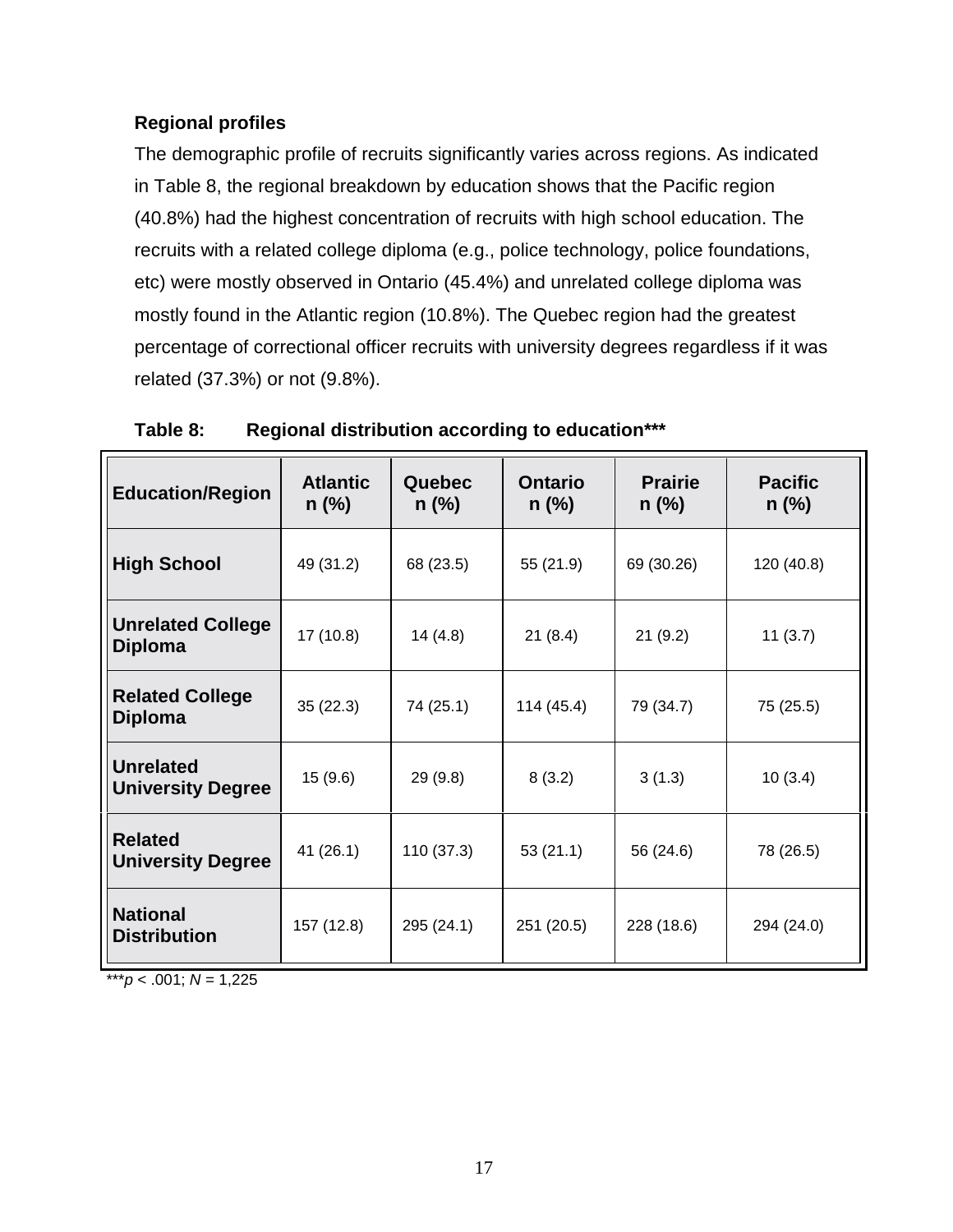<span id="page-21-0"></span>Table 9 illustrates that work experience was significantly different from one region to the other. The Atlantic region reported the highest percentage of recruits with unrelated experience (55.8%). Results indicate that the Prairies (58.3%) had the highest concentration of recruits with less than five years-related experience, while the Ontario region showed both the most representation of recruits with five to ten years related (38.5%) and over 10 years (22.2%).

| <b>Experience/Region</b>               | <b>Atlantic</b><br>$n$ (%) | Quebec<br>$n$ (%) | <b>Prairie</b><br><b>Ontario</b><br>$n$ (%)<br>$n$ (%) |            | <b>Pacific</b><br>$n$ (%) |  |
|----------------------------------------|----------------------------|-------------------|--------------------------------------------------------|------------|---------------------------|--|
| <b>No Experience</b>                   | 0(0.0)                     | 3(1.02)<br>0(0.0) |                                                        | 0(0.0)     | 0(0.0)                    |  |
| <b>Unrelated</b><br><b>Experience</b>  | 87 (55.8)                  | 54 (18.3)         | 3(1.1)                                                 | 39(17.1)   | 11(3.7)                   |  |
| <b>Under 5 years</b><br><b>Related</b> | 60(38.5)                   | 139 (47.1)        | 96(38.1)                                               | 133 (58.3) | 162 (55.1)                |  |
| 5 to 10 Years Related                  | 5(3.2)                     | 64 (21.7)         | 97 (38.5)                                              | 36(15.8)   | 94 (32.0)                 |  |
| Over 10 years                          | 4(2.6)                     | 35(11.9)          | 56 (22.2)                                              | 20(8.8)    | 27(9.2)                   |  |
| <b>National Distribution</b>           | 156 (12.7)                 | 295 (24.1)        | 252 (20.6)                                             | 228 (18.6) | 294 (24.0)                |  |

**Table 9: Regional distribution according to work experience\*\*\***

 $***p$  < .001; *N* = 1,225

Similar findings were observed for volunteer experience, as shown in Table 10. The Atlantic (59.5%) and the Quebec (61.9%) regions reported the most recruits without volunteer experience. Recruits from the Atlantic region (27.2%) were those with the most unrelated experience. The Prairie and Ontario regions had the most recruits under 5 years-related experience recording 49.6% and 52.0% respectively. The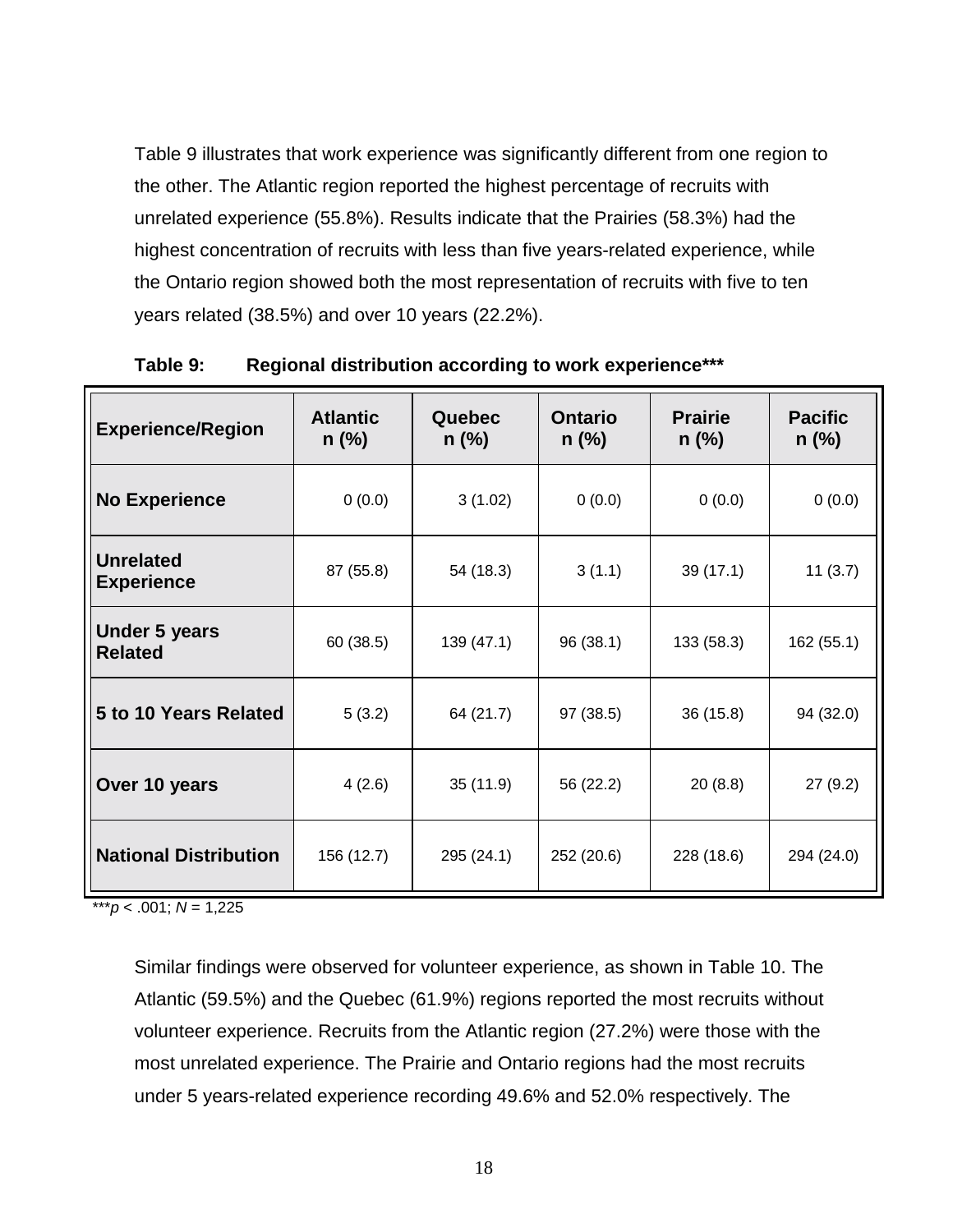<span id="page-22-0"></span>recruits between five and 10 years experience (10.3%), and over 10 years (2.4%) were mainly from the Ontario region.

| <b>Volunteer/Region</b>                | <b>Atlantic</b><br>$n$ (%) | Quebec<br>$n$ (%) | <b>Ontario</b><br><b>Prairie</b><br>$n$ (%)<br>$n$ (%) |            | <b>Pacific</b><br>$n$ (%) |  |
|----------------------------------------|----------------------------|-------------------|--------------------------------------------------------|------------|---------------------------|--|
| <b>No Experience</b>                   | 94 (59.5)                  | 182 (61.9)        | 86 (34.1)                                              | 93 (41.2)  | 122 (41.5)                |  |
| <b>Unrelated</b><br><b>Experience</b>  | 43 (27.2)                  | 65 (22.1)         | 3(1.2)                                                 | 9(4.0)     | 9(3.1)                    |  |
| <b>Under 5 years</b><br><b>Related</b> | 20(12.7)                   | 46 (15.7)         | 131 (52.0)                                             | 112 (49.6) | 136 (46.3)                |  |
| 5 to 10 Years<br><b>Related</b>        | 1(0.6)                     | 1(0.3)            | 26 (10.3)                                              | 9(4.0)     | 25(8.5)                   |  |
| Over 10 years                          | 0(0.0)                     | 0(0.00)           | 6(2.4)                                                 | 3(1.3)     | 2(.07)                    |  |
| <b>National</b><br><b>Distribution</b> | 158 (12.9)                 | 294 (24.0)        | 252 (20.6)                                             | 226 (18.5) | 294 (24.0)                |  |

**Table 10: Regional distribution according to volunteer experience\*\*\***

 $***p$  < .001;  $N = 1,224$ 

Regional differences by ethnicity were exhibited in Graph 3. Interestingly, Aboriginal recruits were mainly represented in the Atlantic region, where they accounted for 13.6% of recruits, followed by 10.2% in the Pacific region. Similarly, these two regions also reported the most Visible Minorities with 11% of the recruits. Surprisingly, the Prairies selected the third highest percentage of Aboriginal recruits (7.3%), where most of the Aboriginal offenders are incarcerated.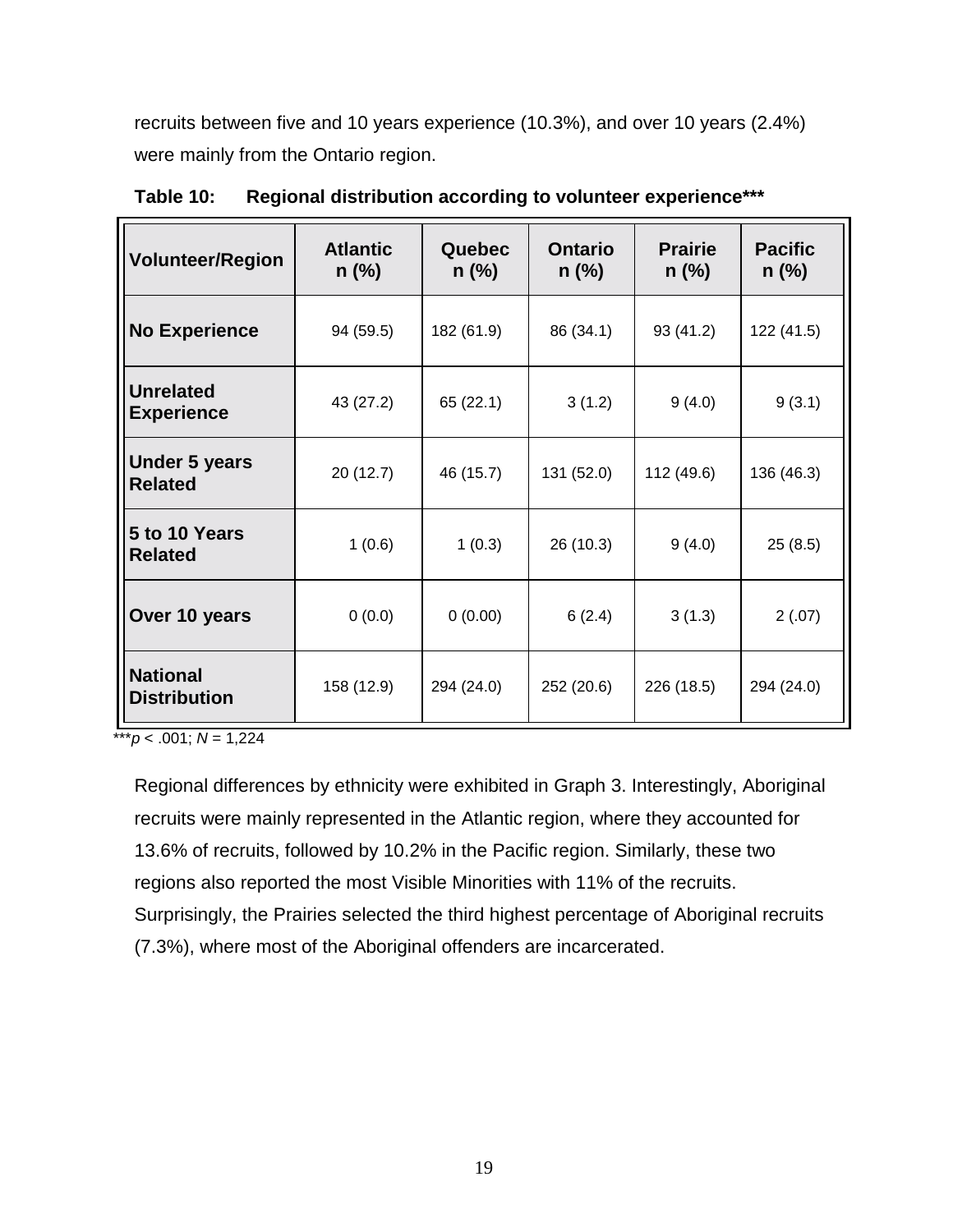

<span id="page-23-0"></span>**Graph 3: Regional distribution according to ethnicity\*\*\***

\*\*\**p* < .001; (*N* = 1,236)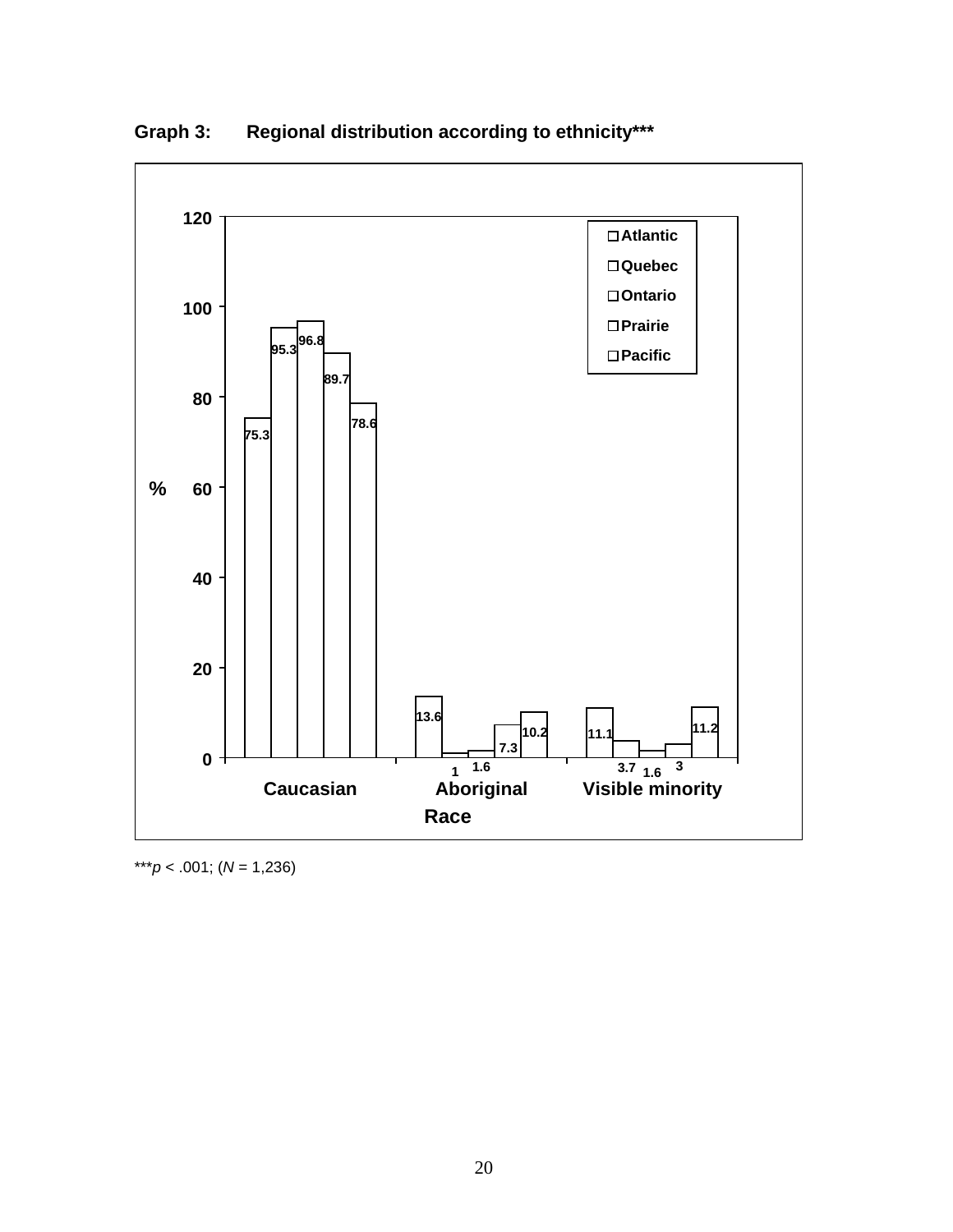Highly significant regional differences were also observed, as indicated in Table 11, in the recruits' test scores for Parts A, B, & C of the values-based selection process. Results showed that recruits in the Pacific (24.8) had the highest total test score for Part A examination followed closely by the lowest test scores, which were obtained in the Quebec region (22.7). In relation to the Part B examination, the total test score were dichotomized between scores fluctuating around 44 (Atlantic and Pacific) and 51 (Quebec, Ontario and Prairies). The Quebec region reported the highest total score for Part C examination with an average score of 33.6 compared to the Atlantic region (28.5%). All five correctional regions met the COI standard for all Parts of the examination. The only region that failed to meet COII requirements was the Atlantic region for Part B where an average total score of 44.3 was reported. A total score of 45 was needed in order to meet COII standards.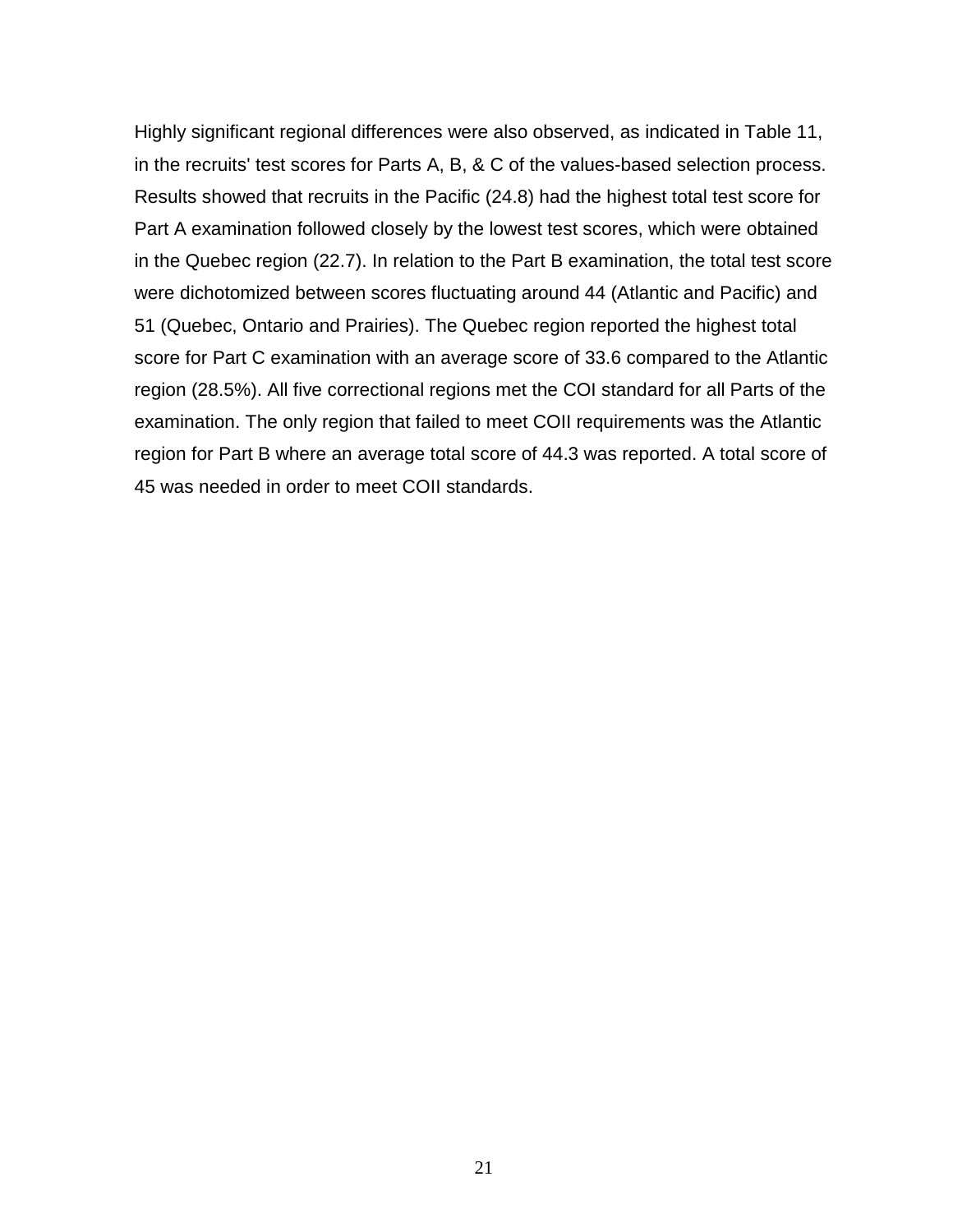<span id="page-25-0"></span>

| <b>A. KNOWLEDGE</b>                                                                                                                 | <b>Max</b><br><b>Score</b> | <b>Atlantic</b><br>$(n = 121)$ | Québec<br>$(n = 223)$ | <b>Ontario</b><br>$(n = 180)$ | <b>Prairies</b><br>$(n = 135)$ | <b>Pacific</b><br>$(n = 146)$ |  |
|-------------------------------------------------------------------------------------------------------------------------------------|----------------------------|--------------------------------|-----------------------|-------------------------------|--------------------------------|-------------------------------|--|
| 1. The Criminal Justice System, Corrections and<br>Conditional Release Act and other relevant<br>legislation and policy.            | 6                          | 4.8                            | 4.5                   | 5.1                           | 4.8                            | 4.9                           |  |
| 2. The Mission, Corporate Objectives and<br><b>Correctional Strategy</b>                                                            | 6                          | 4.2                            | 4.0                   | 4.3                           | 4.6                            | 4.6                           |  |
| Criminal behaviour and intervention techniques                                                                                      | 6                          | 4.7                            | 4.9                   | 4.8                           | 4.6                            | 5.0                           |  |
| 3. The Unit Management Framework and<br>correctional operations                                                                     | $\overline{4}$             | 3.1                            | 3.1                   | 3.1                           | 3.4                            | 3.3                           |  |
| 4. The Unit Management Framework and<br>correctional operations                                                                     | 5                          | 4.2                            | 3.8                   | 4.3                           | 3.8                            | 4.3                           |  |
| 5. Community and institutional resources                                                                                            | 3                          | 2.6                            | 2.3                   | 2.7                           | 2.6                            | 2.5                           |  |
| <b>TOTAL</b>                                                                                                                        | 30 <sup>a</sup>            | 23.5                           | 22.7                  | 24.2                          | 24.1                           | 24.8                          |  |
| <b>B. ABILITIES AND SKILLS ASSESSMENT</b>                                                                                           |                            |                                |                       |                               |                                |                               |  |
| Define and analyze problems/crisis situations,<br>1.<br>identify options and recommend or take<br>appropriate action for resolution | 15                         | 9.5                            | 11.1                  | 10.3                          | 10.5                           | 9.0                           |  |
| 2. Communicate effectively orally                                                                                                   | 15                         | 9.3                            | 10.4                  | 10.7                          | 10.8                           | 9.4                           |  |
| 3. Communicate effectively in writing                                                                                               | $\overline{15}$            | 10.2                           | 10.4                  | 10.7                          | 10.6                           | 9.3                           |  |
| 4. Analyze and summarize information                                                                                                | 15                         | 6.7                            | 9.5                   | 8.8                           | 9.8                            | 8.1                           |  |
| 5. Motivate, influence, persuade and assist others                                                                                  | 7.5                        | 4.6                            | 4.9                   | 5.0                           | 4.9                            | 4.1                           |  |
| 6. Plan, organize, and prioritize work to meet<br>deadlines and achieve results                                                     | 7.5                        | 4.1                            | 5.1                   | 4.3                           | 4.7                            | 4.0                           |  |
| <b>TOTAL</b>                                                                                                                        | $75^{\rm b}$               | 44.3                           | 51.4                  | 50.4                          | 51.5                           | 43.9                          |  |
| <b>C. PERSONAL SUITABILITY ASSESSMENT SCORE</b>                                                                                     |                            |                                |                       |                               |                                |                               |  |
| 1. Respect                                                                                                                          | 25                         | 15.1                           | 19.6                  | 16.9                          | 17.8                           | 16.8                          |  |
| 2. Desire to learn and change                                                                                                       | $\overline{5}$             | 3.4                            | 3.6                   | 3.2                           | 3.6                            | 3.5                           |  |
| 3. Integrity                                                                                                                        | 5                          | 3.2                            | 3.3                   | 3.2                           | 3.5                            | 3.2                           |  |
| 4. Results Orientation                                                                                                              | $\overline{5}$             | 3.3                            | 3.7                   | 3.3                           | 3.5                            | 3.3                           |  |
| 5. Teamwork                                                                                                                         | $\overline{5}$             | 3.4                            | 3.4                   | 3.3                           | 3.6                            | 3.5                           |  |
| <b>TOTAL</b>                                                                                                                        | $45^{\circ}$               | 28.5                           | 33.6                  | 30.4                          | 32.0                           | 30.2                          |  |

## **Table 11: Regional distribution of mean scores for part A, B, & C examinations\*\*\***

\*\*\*Absolute  $t = p \le .001$ 

Note: (n) may vary due to missing cases

Passing mark: COI = 18, COII = 21, b. Passing mark: COI = 37.5, COII = 45, Passing mark: COI = 27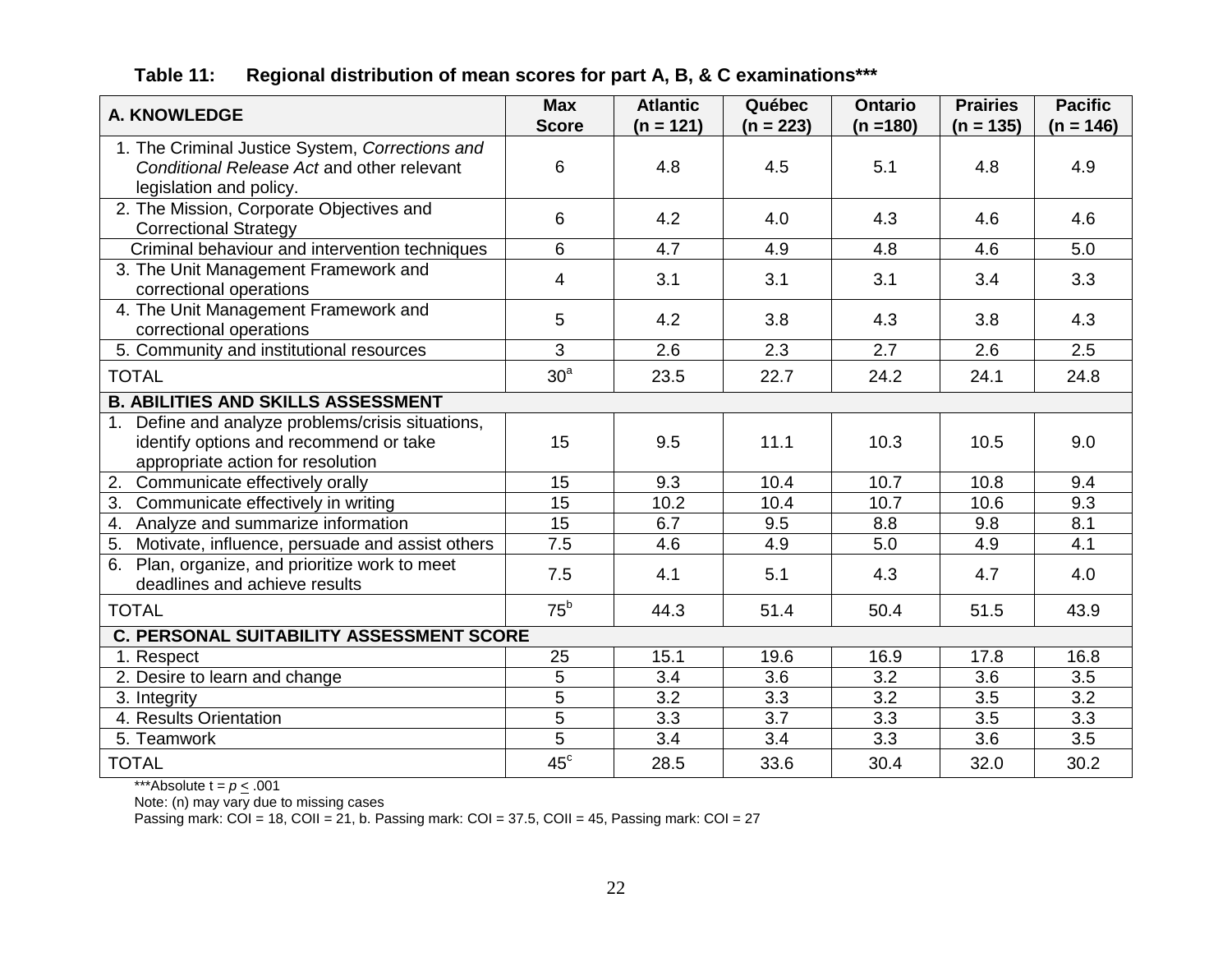#### **CONCLUSION**

<span id="page-26-0"></span>The demographic profile of the "new" recruits differed significantly from the profiles of the "old" recruits in three important areas, namely race, gender and education. The increase in the number of Aboriginal and visible minority recruits demonstrates CSC's positive efforts to diversify its workforce to meet its operational needs. The unequal distribution between the number of men and women recruits has changed significantly between the two selection periods (less than one third of all recruits were women after September 1998), leading one to ponder about the reasons for such a decrease. Several authors (Farkas, 1999; Larivière & Robinson, 1996; Simourd, 1997) have established the benefits of women in promoting rehabilitative ideals in a correctional workforce. Educational differences before and after September 1998 showed fewer recruits holding related diplomas and degrees. These findings suggest the need to further investigate the various recruitment policies and their impact on the interactions between staff and offenders.

Educational attainment also plays an important role in the performance of the recruits on the knowledge, skills and abilities examinations. On the other hand, education does not seem to influence key corporate values. However, respect appears to be related negatively to the recruits' previous volunteer experiences.

The present data sets provide a good overview of basic demographic variables and their contribution to values. As an organization, we need to gain a better understanding on the values that are held by correctional officers. Various studies have shown that values could be amenable to change (Jones, 1999; Paboojian & Teske, 1997; Plecas & Maxim, 1987). The findings of these cross-sectional research studies suggest that even as early as induction training that the values of correctional officer recruits are open to change. A comprehensive longitudinal study is needed to examine correctional officer recruits from the beginning to the end of their CTP training, and at intervals of three and six months and one year in the institution. Considering that it is the primary goal of a value selection process to ensure that correctional officers who are recruited share the values promoted by the CSC.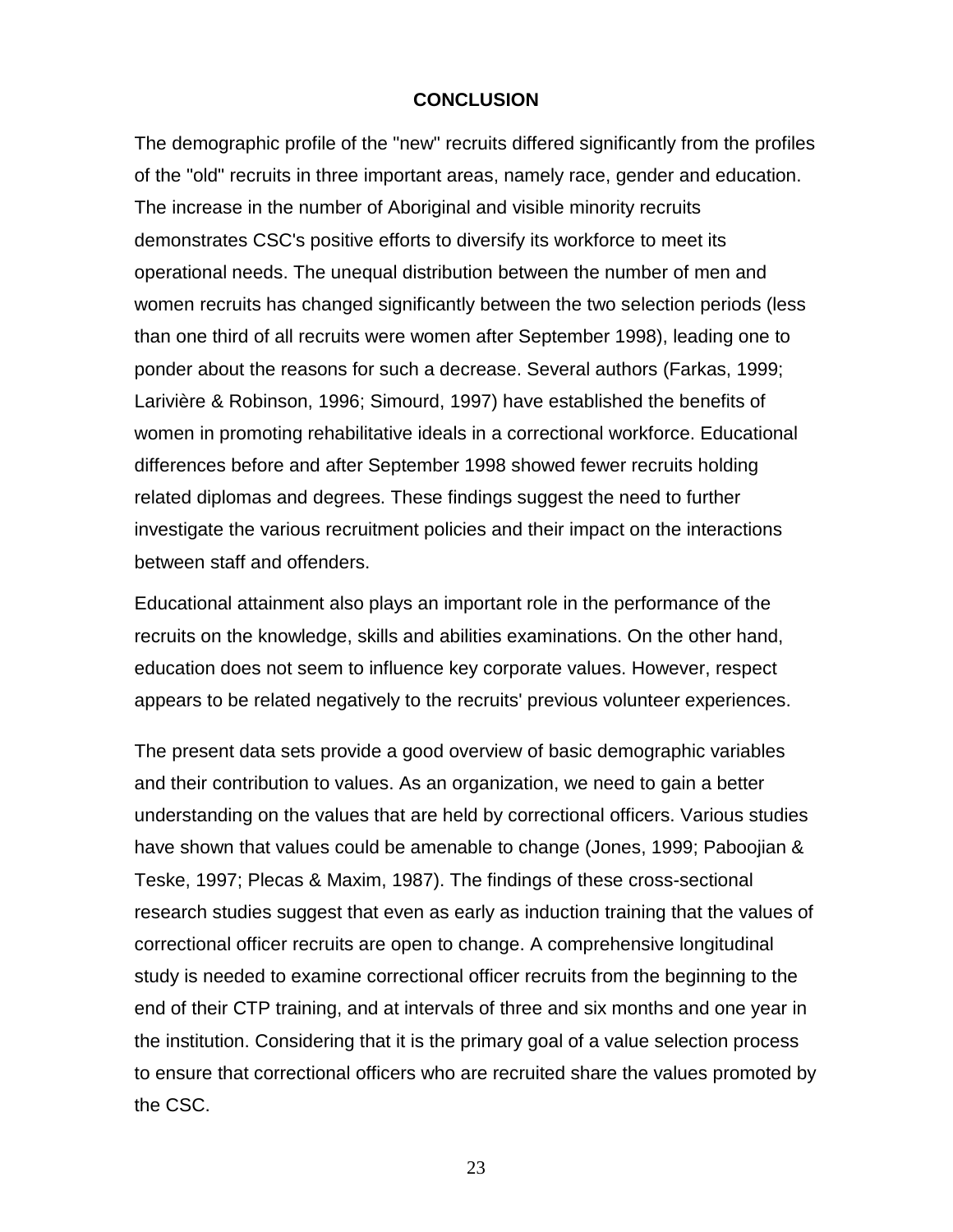For CSC, staff is crucial to the success of the rehabilitative process within the institutions and through this proposed study (phases II through V). CSC can more fully understand how staff values are affected at all levels of their experiences in correctional work. Once these are outlined, existing programs can be modified or new programs implemented, to ensure that the correctional officers' needs are met in order to enhance and maintain those values that best exemplify those that are held by CSC as being essential to correctional work.